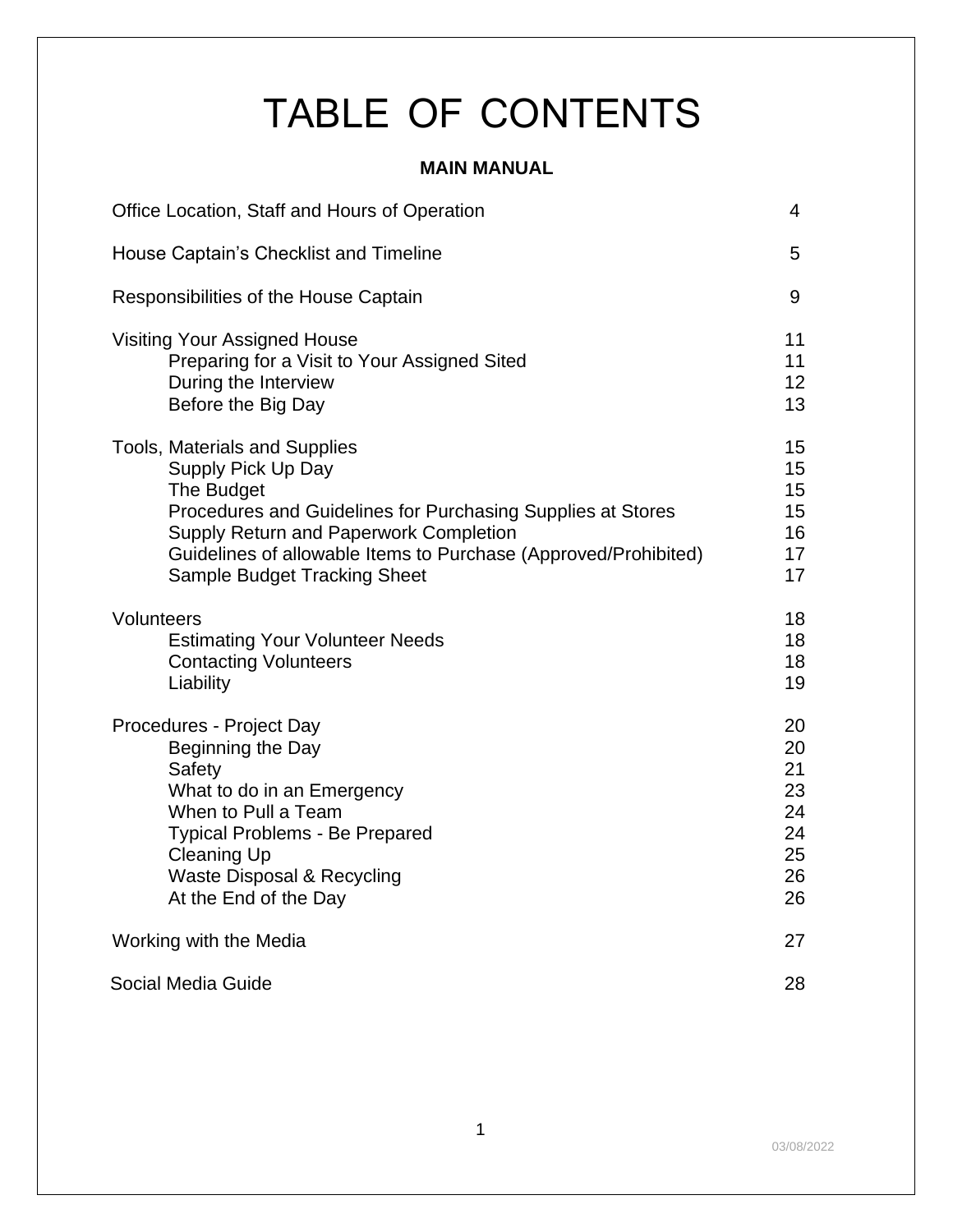#### **FORMS**

| Forms                                                          | $F-1$   |
|----------------------------------------------------------------|---------|
| <b>Forms Checklist</b>                                         | $F-2$   |
| <b>Preliminary Work Scope</b>                                  | $F-5$   |
| Lead-Based Paint Disturbance Form                              | $F-6-7$ |
| Accessibility & Safety Products Available through RT-AFF       | $F-8$   |
| Supply Order Form                                              | $F-10$  |
| Request Port-a-John, Dumpster and Special Trash Pick-Up        | $F-12$  |
| Professional Services and Additional Volunteers Request Form   | $F-13$  |
| Homeowner Agreement and Work Scope Form                        | $F-14$  |
| Volunteer's Agreement and Release From Liability (Adult)       | $F-16$  |
| Volunteer's Agreement and Release From Liability (Minor)       | $F-18$  |
| <b>Medical Treatment Authorization for Participating Minor</b> | $F-20$  |
| RT-AFF's COVID-19 Worksite Safety Protocols                    | $F-21$  |
| COVID-19 Acknowledgement and Release - Adult                   | $F-23$  |
| COVID-19 Acknowledgement and Release - Minor                   | $F-24$  |
| Attendance Log                                                 | $F-25$  |
| <b>Incident Report</b>                                         | $F-26$  |
| End of Day Form                                                | $F-27$  |
| Homeowner Follow-Up Questionnaire                              | $F-28$  |
| <b>House Captain Final Report</b>                              | $F-30$  |
| List of Completed Repairs and Home Modifications               | $F-32$  |
| <b>Project Impact Summary Report</b>                           | $F-33$  |
| <b>Reimbursement Form</b>                                      | $F-34$  |
| <b>Donation Form</b>                                           | $F-35$  |
| <b>CLEAN-UP AND TRASH</b>                                      |         |
| Responsibilities of the Clean-Up (Trash) Coordinator           | $C-3$   |
| Setting Up a Trash Plan                                        | $C-5$   |
| How to Set Up a Paint Clean Up Station                         | $C-7$   |
| End of the Project Day Checklist                               | $C-9$   |
| <b>Trash and Recycling Web Sites</b>                           | $C-10$  |
| <b>Arlington County Refuse Programs</b>                        | $C-11$  |
| <b>Trash and Recycling Curbside Overview</b>                   | $C-11$  |
| Yard Waste Disposal & Collection Guidelines                    | $C-12$  |
| Recycling at Drop-Off Centers                                  | $C-13$  |
| Inert Materials and Paper Shredding                            | $C-14$  |
| Electronics                                                    | $C-15$  |
| <b>Metal and Appliances</b>                                    | $C-15$  |
| <b>Household Hazardous Materials</b>                           | $C-16$  |
| E-CARE (Environmental Collection & Recycling Event)            | $C-18$  |
| City of Falls Church Refuse Programs                           | $C-21$  |
| <b>Household Waste</b>                                         | $C-21$  |
| <b>Recycling Flyer</b>                                         | $C-23$  |
| Recycling                                                      | $C-24$  |
| <b>Yard Waste</b>                                              | $C-33$  |
| <b>Special Bulk Collection</b>                                 | $C-35$  |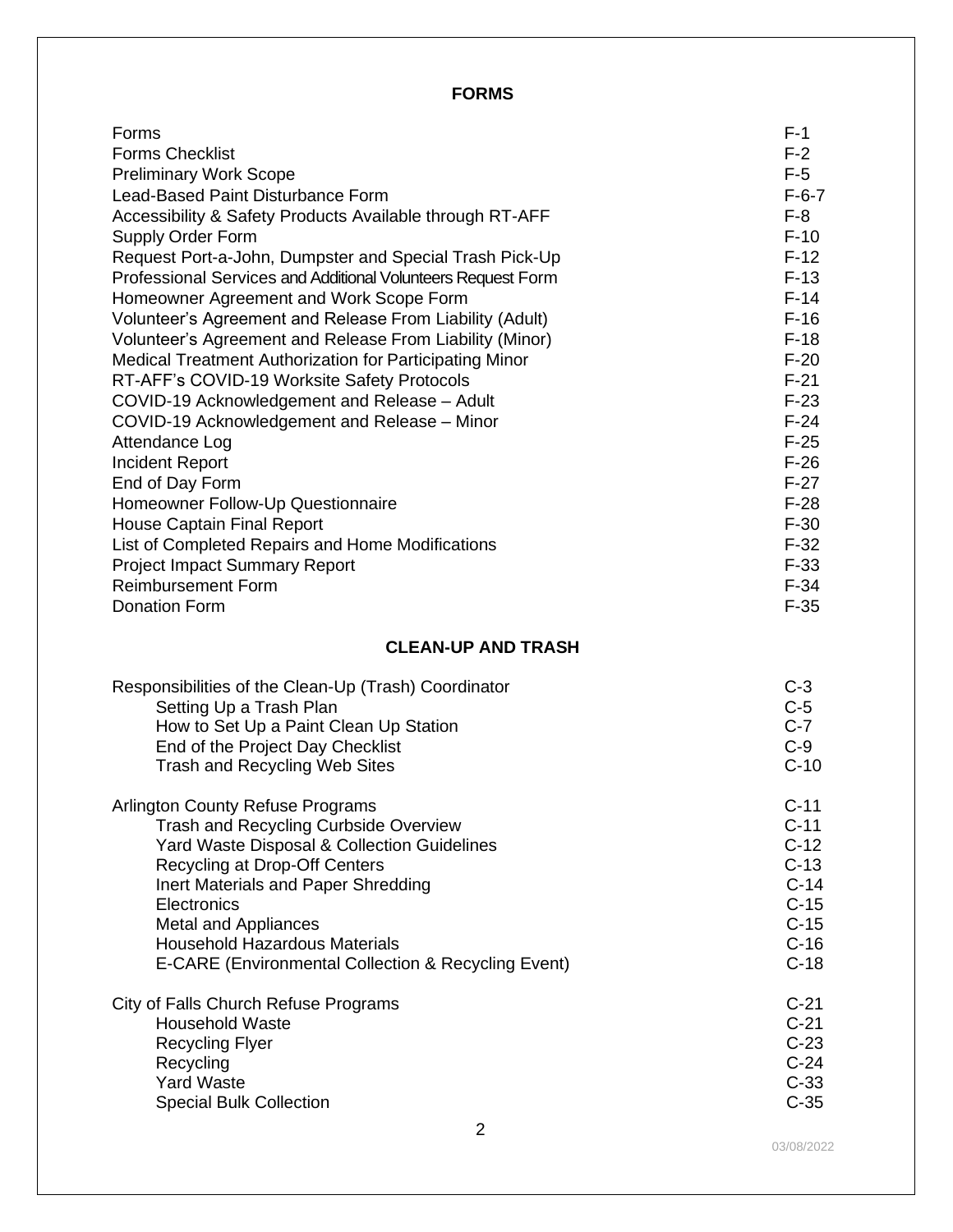| <b>Household Hazardous Waste</b>                                                                                                                                                                                                                                                                                                                                                                                                  | $C-36$                                                                                                  |
|-----------------------------------------------------------------------------------------------------------------------------------------------------------------------------------------------------------------------------------------------------------------------------------------------------------------------------------------------------------------------------------------------------------------------------------|---------------------------------------------------------------------------------------------------------|
| <b>Fairfax City Refuse Programs</b><br>Solid Waste Services Guide<br>Curbside Collection Services (Trash/Recycling)<br><b>Yard Waste</b><br><b>Recycling Guide</b><br><b>Electronic Recycling</b><br><b>Household Hazardous Waste</b><br>Waste and Recycling Drop-Off Centers<br><b>General Information and Resources</b><br><b>Glass Recycling</b>                                                                               | $C-41$<br>$C-42$<br>$C-43$<br>$C-44$<br>$C-46$<br>$C-46$<br>$C-47$<br>$C-48$<br>$C-49$                  |
| <b>Fairfax County Refuse Programs</b><br><b>Fairfax County Trash and Recycling</b><br><b>Yard Waste</b><br><b>Special Collections</b><br>Megabulk<br>I-66 Transfer Station<br>I-95 Landfill Complex<br>Household Hazardous Waste Disposal Program<br><b>Fairfax County Permitted Solid Waste Collection Companies</b>                                                                                                             | $C-51$<br>$C-51$<br>$C-51$<br>$C-52$<br>$C-52$<br>$C-53$<br>$C-55$<br>$C-57$<br>$C-59$                  |
| Town of Herndon Refuse Programs<br><b>Refuse and Special Collection Procedures</b><br>Spring Clean Up<br><b>Special Collection Application</b><br>Yard Waste & Brush<br>Recycling<br><b>Household Hazardous Waste Reduction</b><br><b>SECTION H - HOME MODIFICATIONS</b>                                                                                                                                                          | $C-61$<br>$C-61$<br>$C-61$<br>$C-62$<br>$C-63$<br>$C-63$<br>$C-70$                                      |
| <b>Home Modifications</b><br>Home Safety Checklist<br>Other Products Not Available Through Rebuilding Together<br>Guidance on Grab Bar Placement<br>All About Grab Bars                                                                                                                                                                                                                                                           | $H-1$<br>$H-3$<br>H-5<br>$H - 7$<br>$H-9$                                                               |
| <b>SECTION S - SAFETY</b><br><b>Worksite Safety Coordinator Job Position</b><br>RT-AFF's COVID-19 Worksite Safety Protocols<br><b>Volunteer Safety Check List</b><br>What To Do In An Emergency<br><b>Universal Precautions</b><br><b>Emergency Telephone Numbers - Medical Facilities</b><br>Avoid Exposing Volunteers to Hazardous Materials<br>Asbestos<br><b>Lead-Based Paint</b><br>Dealing with Mold<br><b>MISS UTILITY</b> | $S-2$<br>$S-7$<br>$S-9$<br>$S-13$<br>$S-14$<br>$S-15$<br>$S-17$<br>$S-17$<br>$S-19$<br>$S-20$<br>$S-21$ |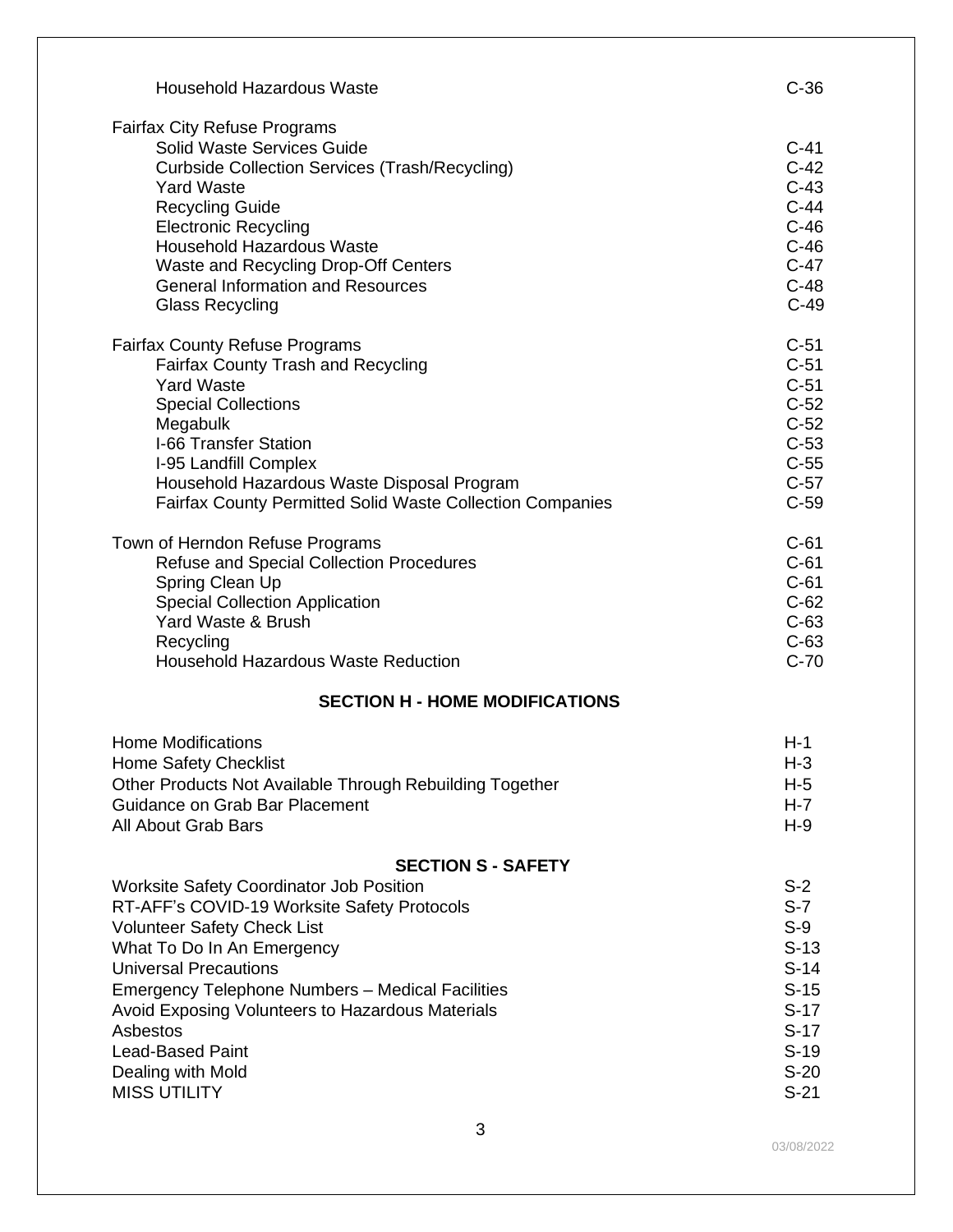#### **OFFICE LOCATION STAFF & HOURS OF OPERATION**

### **Rebuilding Together Normal Office Hours**

(We are located in Fairfax Presbyterian Church) 10723 Main Street, Suite 135 Fairfax, VA 22030 Main Phone: 703-528-1999 Fax: 703-528-1197 **[http://rebuildingtogether-aff.org](http://rebuildingtogether-aff.org/)**

# **Arlington/Fairfax/Falls Church** Monday - Friday, 9 a.m. to 5 p.m. (We are located in Fairfax Presbyterian Church)

#### **Staff**

| <b>Jon Armstrong</b><br>Director of Programs                 | Direct:<br>Cell:<br>E-mail:    | (571) 933-6606<br>(571) 249-6883<br>jona@rebuildingtogether-aff.org     |
|--------------------------------------------------------------|--------------------------------|-------------------------------------------------------------------------|
| <b>Miranda Do</b><br><b>Office Administrator</b>             | Direct:<br>Cell:<br>Email:     | (571) 933-6609<br>(571) 328-8127<br>mirandad@rebuildingtogether-aff.org |
| <b>Patti Klein</b><br>Executive Director                     | Direct:<br>Cell:<br>E-mail:    | (571) 933-6429<br>(703) 585-9525<br>pattik@rebuildingtogether-aff.org   |
| <b>Daphne Lathouras</b><br><b>Communications Coordinator</b> | Direct:<br>Cell:<br>E-mail:    | (571) 933-6608<br>(703) 403-0842<br>daphnel@rebuildingtogether-aff.org  |
| Don Ryan<br>Director of Partnerships                         | Cell:<br>E-mail:               | (703) 508-0035<br>donryanemail@gmail.com                                |
| <b>Fritz Sturz</b><br><b>Project Repair Coordinator</b>      | Direct:<br>Cell:<br>$E$ -mail: | (571) 933-6602<br>(571) 438-2484<br>fritzs@rebuildingtogether-aff.org   |

#### **Schedule**

**Supply Pick Up Day Conserver Conserver Supply Pick Up Day Conserver Conserver Conserver Conserver T-shirts.** signs – limited supplies **Conserver Conserver Conserver Conserver Conserver Conserver Conserver T-shirts.** s T-shirts, signs – limited supplies (Friday, April 29, 2022)

**National Rebuilding Day Office Closed** 

**Safety Training** Change Change – 4 modules to be completed by April 15, 2022

(Saturday, April 30, 2022) Contact Area Coordinators (9 a.m.-5 p.m.) RT staff by cell phone (anytime)

4 **Limited Supply Return** Call staff to set up a time – Room 135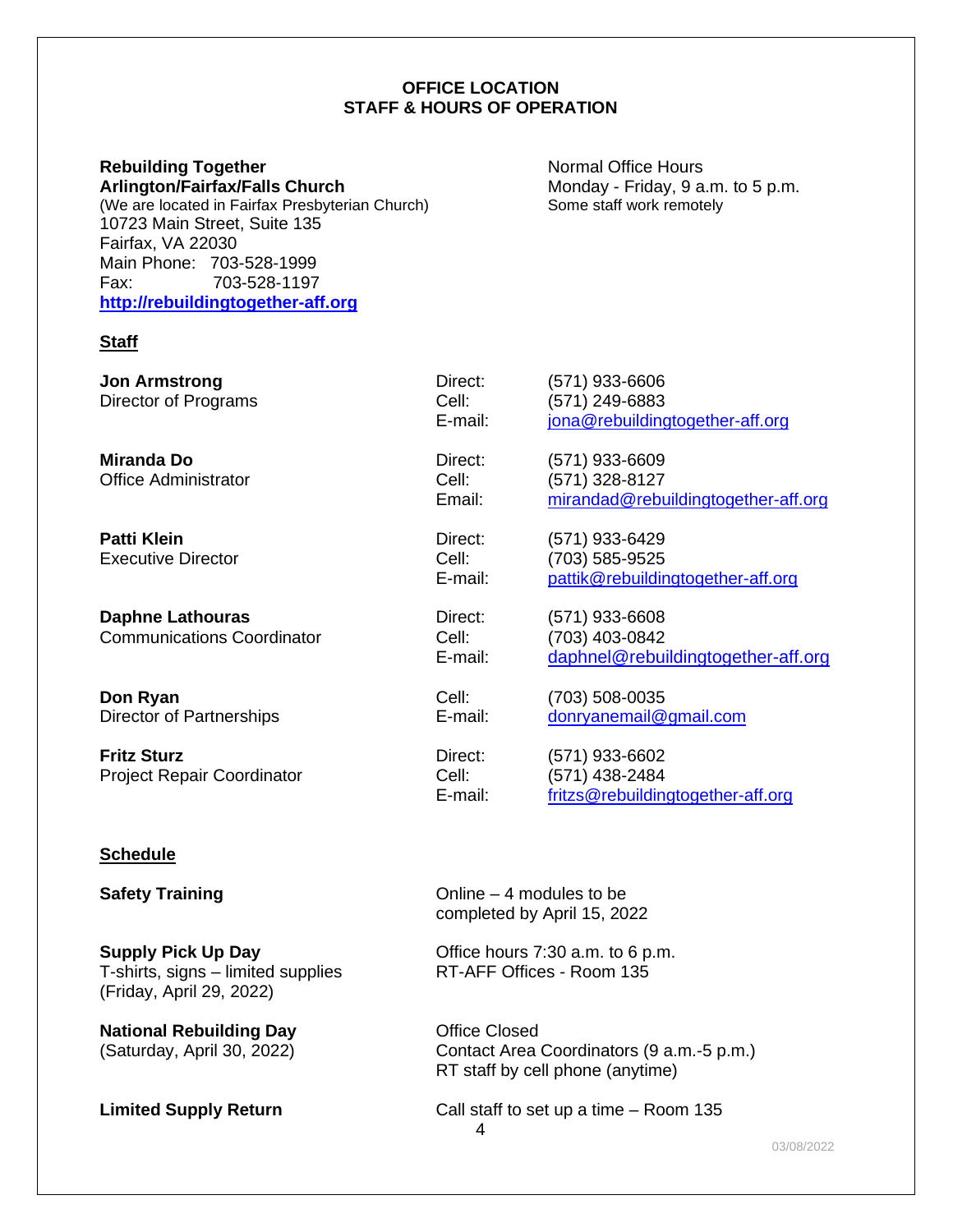#### **HOUSE CAPTAINS' CHECKLIST AND TIMELINE**

#### <span id="page-4-0"></span>❑ **MARCH 8 - APRIL 28**

Reserve a time to pick up t-shirts, signs, grab bars, and personal protective equipment and supplies from Rebuilding Together-AFF on Friday, April 29th (7:30  $a.m. - 6:00 p.m.$ ).

#### ❑ **MARCH 11**

Complete and return the **Approved Purchasers List** to Rebuilding Together-AFF (RT-AFF). You may fax this list to (703) 528-1197 or e-mail the information to [pattik@rebuildingtogether-aff.org](mailto:pattik@rebuildingtogether-aff.org)

**Contact the homeowner** and visit the assigned house with co-captain(s). On your first visit, refer to the initial site assessment report written by RT-AFF staff, lead testing results (if available), determine the homeowner's priorities and inspect the home first hand to create a preliminary work scope. Please take special note (on homes built prior to 1978) of those areas where you may disturb painted (coated) surfaces so that you can complete the Lead Based Paint Disturbance Form. Visit the home several times, bringing key volunteers if necessary, to finalize the work scope and develop a list of materials that will be needed to successfully complete the project.

Give the homeowner the enclosed information card describing Rebuilding Together-AFF, the project work date and your contact information.

#### ❑ **MARCH 28**

Deadline to complete and *turn in time-critical forms* to RT-AFF. Please note that the team will have to go to local stores to purchase the majority of materials and supplies. Items available through RT-AFF are limited to t-shirts, signs, dumpsters, port-a-johns and few additional items.

- <sup>→</sup> *Preliminary Work Scope*
- <sup>→</sup> *Lead Based Paint Disturbance Form*
- <sup>→</sup> *Supply Order Form (limited items)*
- <sup>→</sup> *Request for Port-a-John, Dumpster and Special Trash Pick-Up*

#### **March 30 – April 15 – SAFETY TRAINING**

❑ Each team needs to designate a safety coordinator who is not the house captain. The safety coordinator *must* complete four online module trainings prior to April 15, 2022 and send confirmation to RT-AFF. House captains and other key volunteers are always encouraged to view the trainings.

#### ❑ **MARCH 30**

Plan your workday strategy, review volunteer skills and identify any needed skills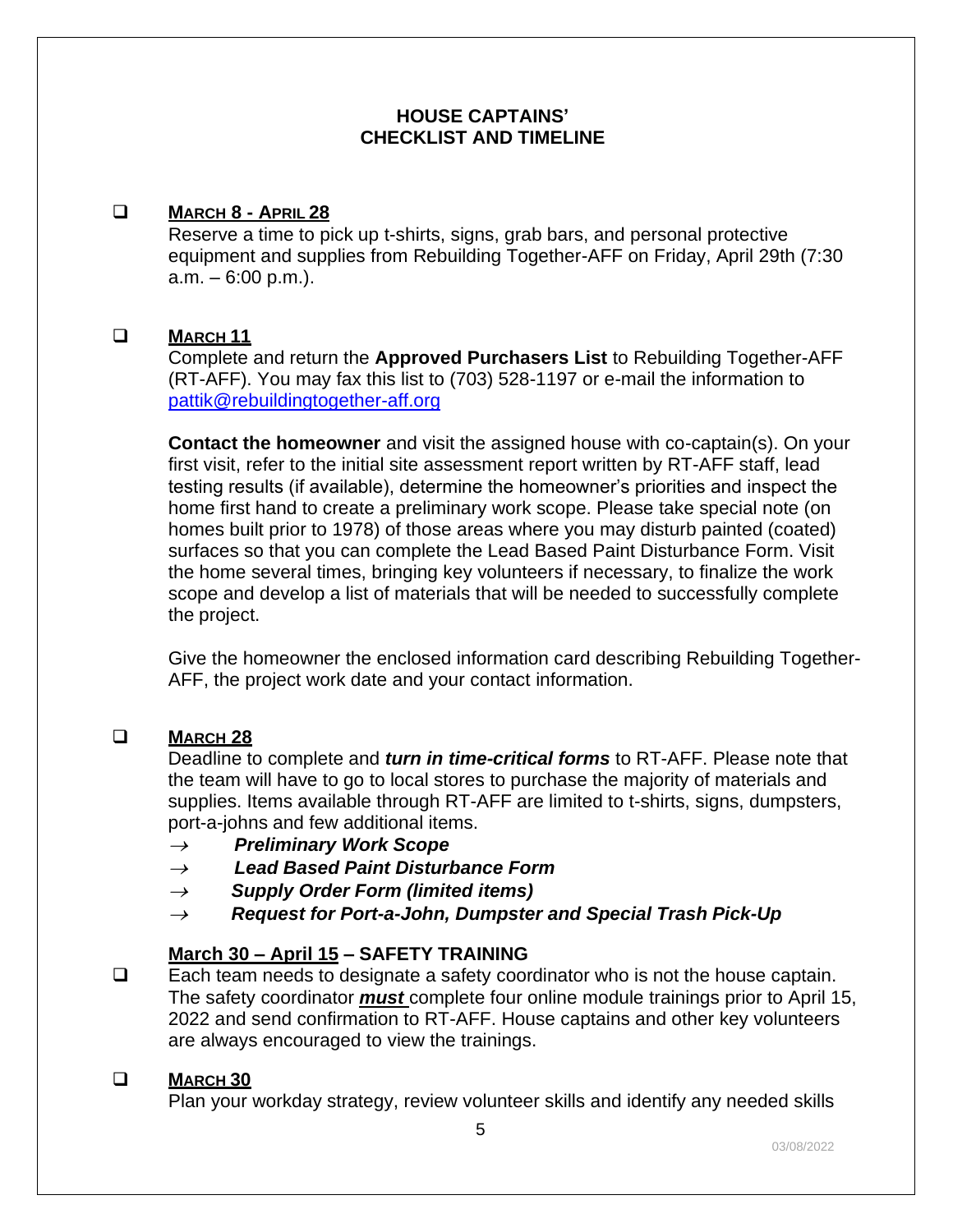or preliminary work required. Are you digging? Refer to information and instructions on how to use MISS Utility.

#### ❑ **April 1**

RT-AFF will begin mailing out store purchasing cards to each group once forms are received. Teams may then begin purchasing materials at local stores.

#### ❑ **APRIL 14 – ADDITIONAL SERVICES FORM DUE**

#### *Professional Services and Additional Volunteer Request form.*

If you need a professional plumber, electrician or any type of volunteer prior to the work day or on the work day, please complete this form.

#### ❑ **APRIL 14**

Volunteer work assignments should be completed and all crew members contacted. Remind volunteers to identify tools and equipment they will need at the site. Remind them to mark all tools with their name before taking them to the worksite. Furnish volunteers with volunteer agreement forms including those for minors; volunteer safety check list; and information on parking, lunch and other pertinent important details.

Review the work plan with co-captain(s) and clean-up/trash and safety coordinators. Confirm all volunteers and their assignments.

#### ❑ **APRIL 25** –**FORM DUE TO RT-AFF**

*Homeowner Agreement and Work Scope form*, (both the homeowner and house *c*aptain must sign this form. Please provide a copy to the homeowner.)

#### ❑ **APRIL 26**

Call the homeowner to make sure he/she is expecting you on Saturday, April 30th. Remind him/her that fragile objects should be removed and any preparatory work you have both agreed upon should be completed. Make sure the homeowner makes plans to remove any pets from work areas.

#### ❑ **APRIL 27**

Finish buying supplies at local stores. Don't wait until the last minute.

#### ❑ **APRIL 29 - SUPPLY PICK UP DAY (LIMITED)**

A team representative should pick up t-shirts, signs, packets with important information etc. at Rebuilding Together-AFF, 10723 Main Street, Suite 135, Fairfax, Virginia. (Please reserve a time).

❑ Call the homeowner the day before repairs to check whether any occupant has been ill, had an elevated temperature, or been exposed to someone with COVID-19 within the past two weeks. Ensure the homeowner and any other occupants sign the COVID-19 Acknowledgement/Release.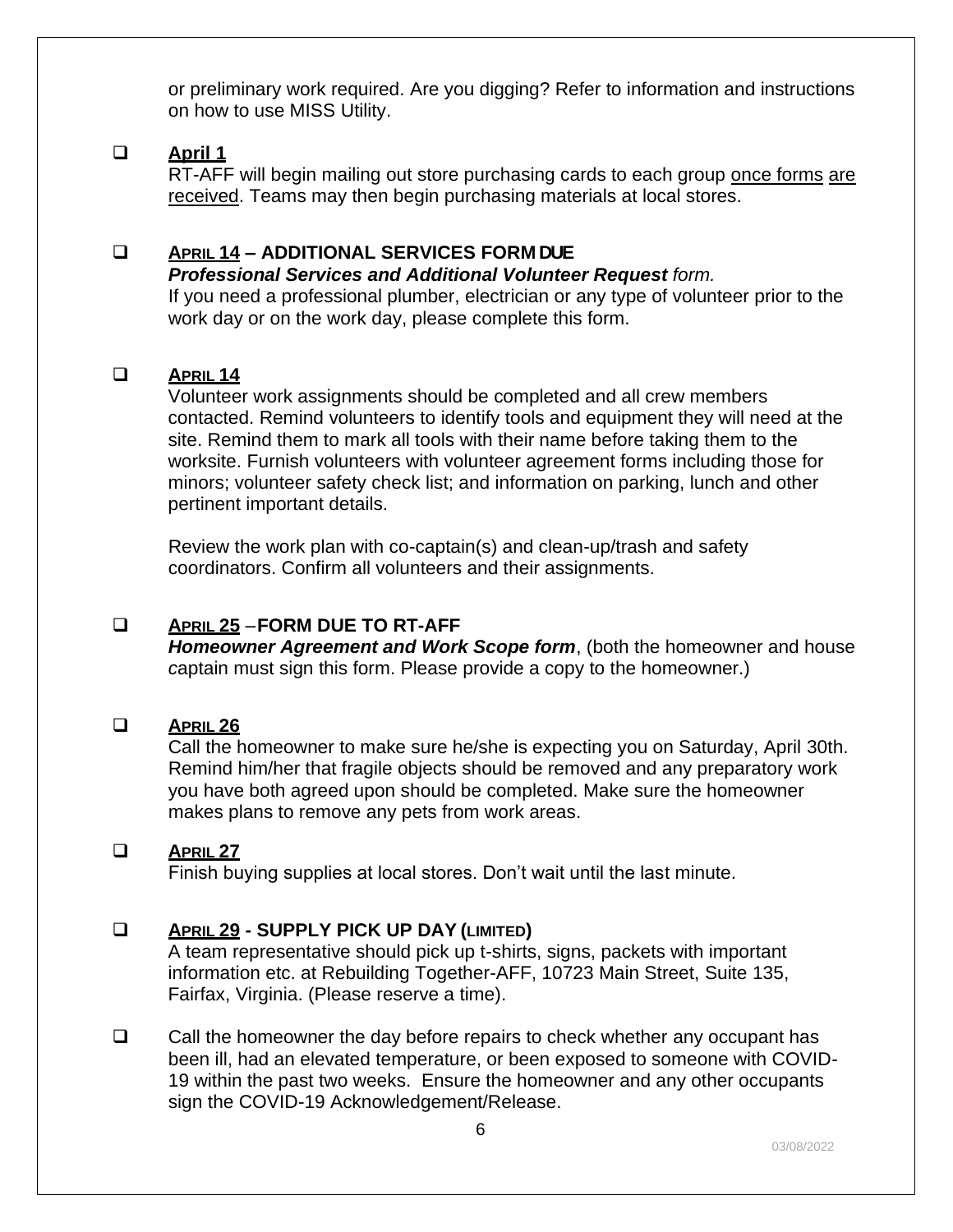#### ❑ **APRIL 30**

#### *NATIONAL REBUILDING DAY*

- $\rightarrow$  Review the agreed upon work with the homeowner and explain the workday.
- $\rightarrow$  Post safety and lead signs provided by RT-AFF throughout the house. Lead signs will identify those areas that were tested for lead in homes built prior to 1978. If a surface has either tested positive or was not tested, volunteers should not disturb the surface when exceeding the minimum levels (no scraping, sanding etc.)
- $\rightarrow$  Post address of home and nearest medical facilities on the front door of the home.
- $\rightarrow$  Post RT-AFF's Worksite Safety COVID-19 Protocols in plain view at the registration desk. Have each volunteer sign the RT-AFF Volunteer Attendance log.
- → Collect completed *Volunteer Agreement and Release Form and COVID-19 Acknowledgement and Release* from each volunteer before he/she begins to work. Additional forms must be completed and signed by minor's parent/legal guardian.
- → Each volunteer should **wear a RT-AFF t-shirt and name tag. All volunteers and occupants in the home should wear a face mask while inside.**
- $\rightarrow$  Welcome volunteers, explain the project, assignments, schedule, refuse disposal plans, safety issues and lead-based paint procedures. Introduce the project leaders and homeowner.
- $\rightarrow$  Manage by walking around the project site and addressing concerns, providing solutions and motivating volunteers. Touch base with the homeowner from time to time.
- $\rightarrow$  Remember the rules for working with Lead Based Paint.
- $\rightarrow$  Take digital photos of the work in progress and at the end of the day.
- $\rightarrow$  Encourage volunteers to clean as they work.
- $\rightarrow$  Enjoy the day.
- $\rightarrow$  Make sure everything is put back in its place. Collect and clean all tools.
- $\rightarrow$  Walk the homeowner through the work that you and your team completed.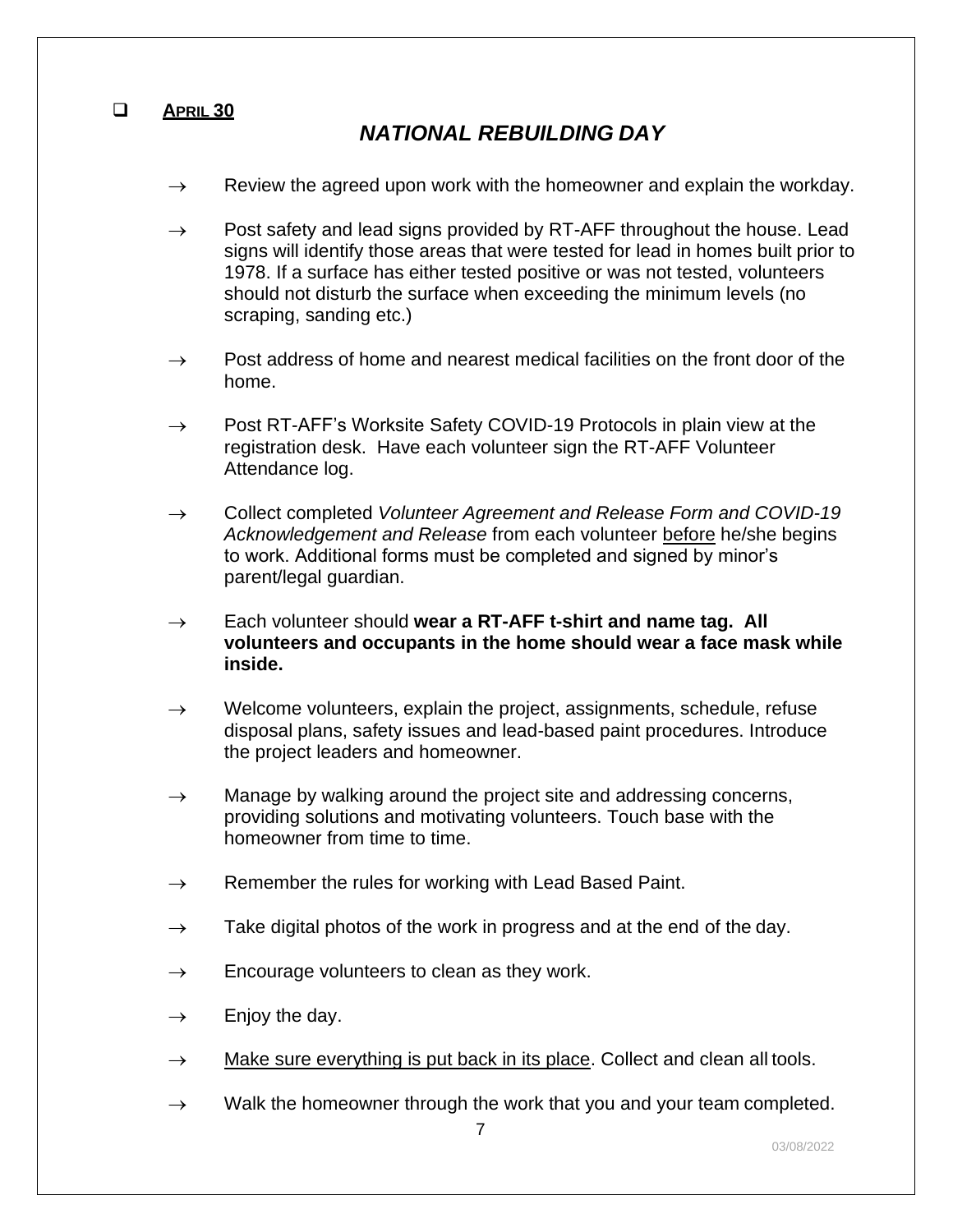→ Ask the homeowner to complete and give back to you the *End of Day and Homeowner Follow-Up Questionnaire*. If this is not feasible, then ask the homeowner to return these forms directly to RT-AFF in the enclosed selfaddressed envelope.

#### ❑ **SUPPLY RETURN**

- $\rightarrow$  Return only unused/unopened supplies that were acquired through Rebuilding Together to RT-AFF at 10723 Main Street, Suite 135, Fairfax, VA 22030. Please contact RT-AFF to schedule a time to return these items.
- $\rightarrow$  Return all purchased unused supplies directly to the store where purchased and include any credit card receipts with your budget tracking sheet.
- $\rightarrow$  Notify RT-AFF staff of any planned follow-up work.
- $\rightarrow$  Properly dispose of open paint and any other materials designated as hazardous or environmentally unsafe by Arlington or Fairfax Counties (as appropriate).

#### ❑ **May 2 - 23 - RETURN FORMS and SHARE PHOTOS**

Return documents to Rebuilding Together-AFF:

- → *House Captain Final Report*
- → *List of Completed Repairs and Home Modifications*
- → *Project Impact Summary Report*
- → *Budget Tracking Sheet and receipts*
- → *Store Purchasing Cards*
- → *Reimbursement Request and receipts*
- → *Donation Forms*
- → *Volunteer Agreement and Release from Liability Forms (Minor forms also)*
- $\rightarrow$  COVID-19 Acknowledgement and Release Forms
- → *Volunteer Attendance Log*
- → *Homeowner End of Day Form*
- → *Homeowner Follow-Up Questionnaire* (if given back to you)

#### ❑ **EARLY MAY - HAPPY HOUR**

Come celebrate all your good work at a Happy Hour. Bring your paperwork and learn about Rebuilding Together Express. (Watch for the date and location to be announced in the weekly House Captain Calls)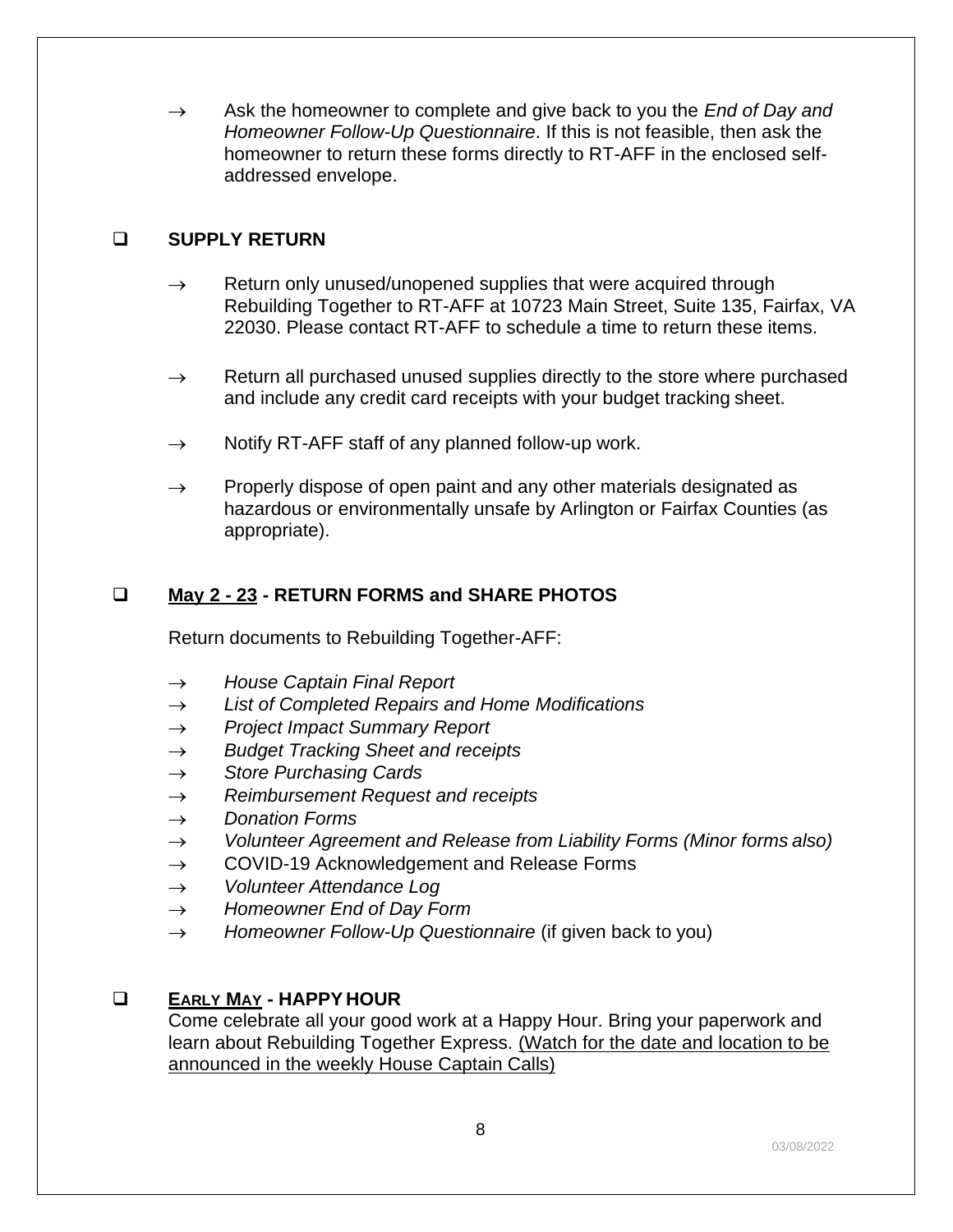#### **RESPONSIBILITIES OF THE HOUSE CAPTAIN**

- <span id="page-8-0"></span>• As a house captain you are a key player in the Rebuilding Together-AFF team**.** Being a house captain requires a commitment of time, energy and managerial skills – **we thank you for your commitment**.
- You have the primary responsibility for the smooth performance of the work and maintaining a positive atmosphere at the work site.
- You should have one or more co-captains to share the responsibility for planning and managing a safe, quality project that provides a meaningful and enjoyable experience for the volunteers and homeowner(s) alike.
- Equally important, as house captain you set the tone at the project. During this dayof hard work, it is important that people have fun, feel part of a team and in general feel appreciated.
- You need to establish and maintain a strong line of communication with your volunteers and be the definitive link with the homeowner.
- Remember that you made a commitment to the homeowner to complete specific tasks and that commitment must be relayed to the volunteers.
- You are the supervisor, but also the motivator, the troubleshooter, and the decision maker. You are not a worker bee.
- Delegate certain responsibilities to designated volunteers.
	- $\rightarrow$  *Nurturer* to the homeowner/family for the day. Experience indicates that if one person deals with the family on the workday, the family and/or homeowner feels more secure and the house captain is allowed to focus on the overall project.
	- → *Clean-Up/Trash Coordinator*. This person will manage the continuous clean-up of the project and trash management and disposal.
	- → *Work Site Safety Coordinat*or. This person will ensure that all work performed at the worksite is done in a safe manner.
	- → *Photographer and Social Media Coordinator*. These people will be responsible for taking pictures and posting all about your project on social media throughout the day. After the project is completed, please share your pictures with RT-AFF and we will post our photos to Flickr for you to use.

#### **After the house assignment is provided, you will have the better part of three weekends to visit the assigned house and get the initial paperwork into Rebuilding Together-AFF**

• Determine the scope of work your team can handle, the materials you will need to complete these projects. The majority of materials and supplies will be bought by the team at local stores. Rebuilding Together-AFF will offer limited supplies that include: tshirts, signs, grab bars, protective gear and supplies, dumpster and port-a-johns.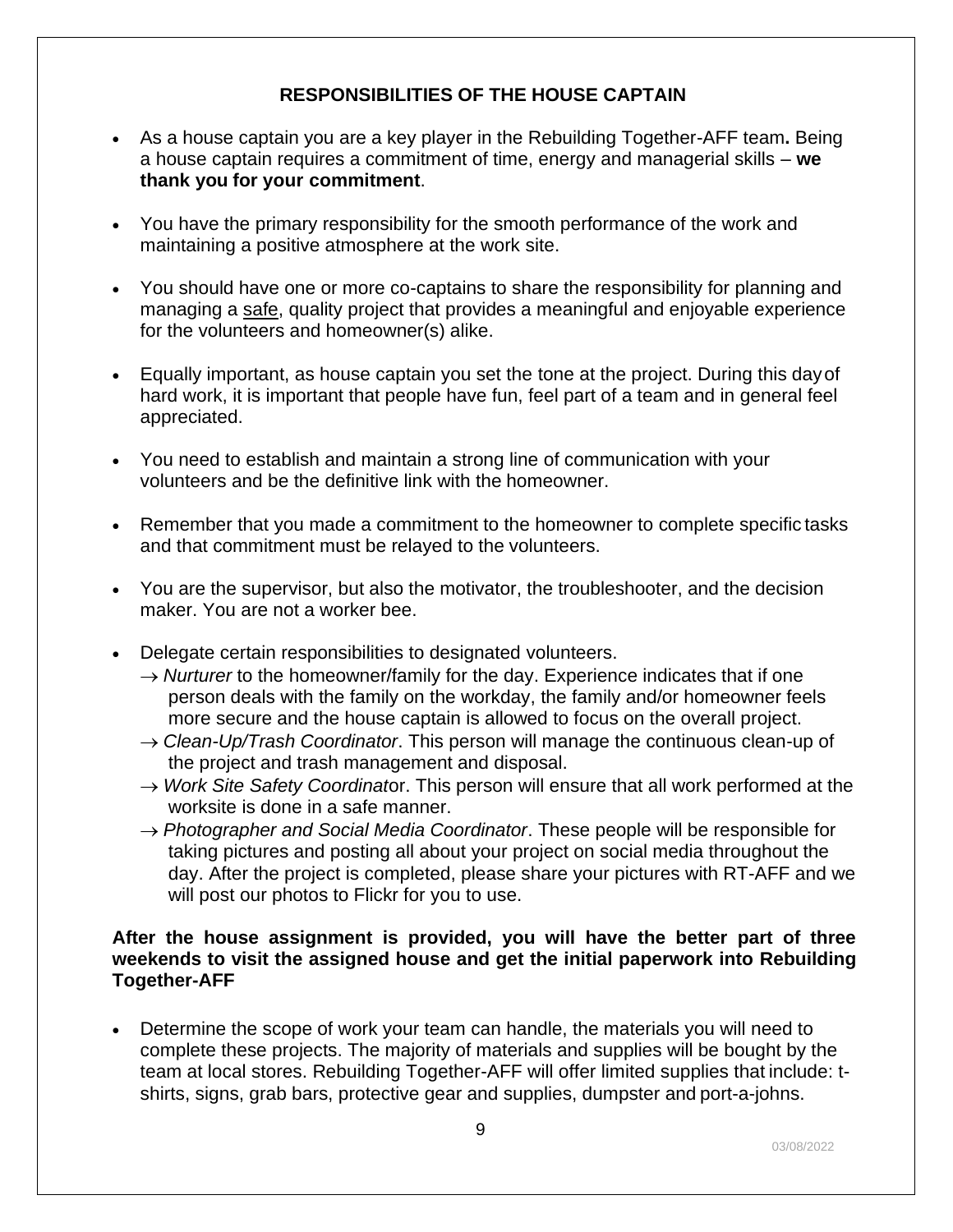- Determine the need for professional assistance and permits, and begin developing a strategy for assigning volunteers, project leaders and co-captains.
- Determine if the work you plan to complete will disturb coated surfaces on homes built prior to 1978. House captains are asked to carefully complete the "Lead Based Paint Disturbance Form" found in the House Captain's Manual (Forms and Handout Section). If the planned repairs will disturb coated surfaces that exceed the minimum limits, RT-AFF will have a Certified Lead Based Paint Inspector test these surfaces to determine if lead is present. Staff will then contact the house captain with the results and create a work plan. If more than the minimum limits of lead coated surfaces are anticipated to be disturbed, a Certified Lead Based Paint Renovator and/or Abatement Supervisor must be present at the worksite and volunteers doing the work must be trained. There are no exceptions to this rule. In most cases, RT-AFF will either do the work prior to the work day or refrain from working on these particular surfaces.
- Projects in Arlington County. **In order to comply with HUD regulations and procedures, repairs are restricted to those listed on site assessment reports given to you by Rebuilding Together-AFF.** Background: Arlington County must conduct an environmental review on each project prior to repair work being performed by Rebuilding Together-AFF and its volunteers. This requires Rebuilding Together-AFF to submit a report that details the potential work scope of each project and in some cases, specific products that will be used (type of windows or doors being replaced). Written notification from the city/county must be received by Rebuilding Together-AFF prior any repair being performed. You cannot deviate outside the approved scope of work and must use the specific doors and windows etc. cited within the work scope.
- Turn in all forms on time. (see Forms and Handout Section).

#### **On National Rebuilding Day**

- You and your assigned co-captains and coordinators are in charge of the work site and the volunteers. With proper planning, it will be a satisfying day for all hands.
- If an unforeseen problem requires professional skill, contact RT-AFF staff. Do not attempt such repairs without a knowledgeable person assisting you.
- Also contact staff as soon as possible if you have any issues or concerns with the family or family members.
- Remember: Stress Safety. Continually remind the volunteers that they are on a work site and must practice reasonable care and safety in all situations. Contact RT-AFF staff immediately if a safety-related problem arises**.**
- Last, but not least, have a wonderful, memorable day and, once again,

#### **THANK YOU**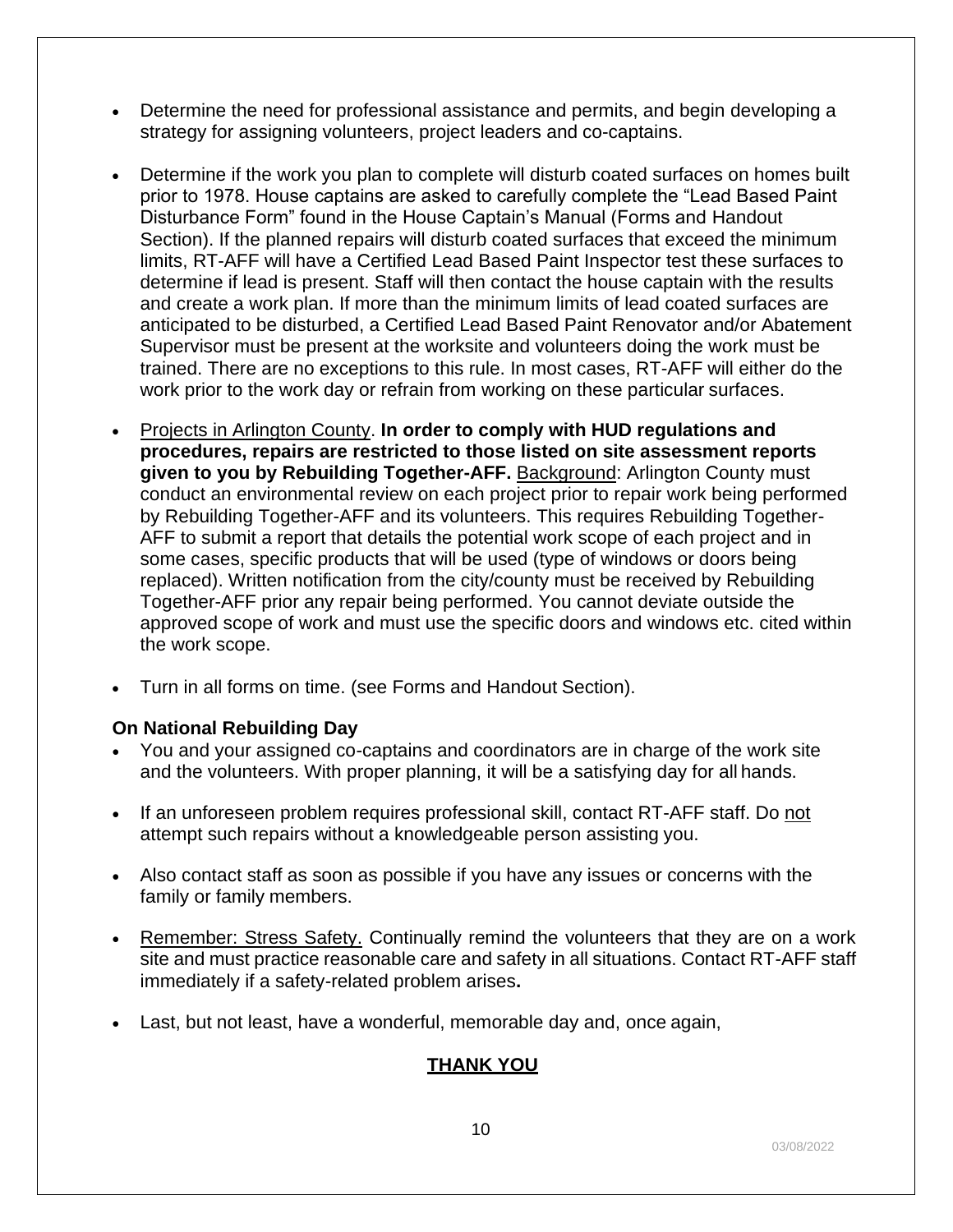#### **VISITING YOUR ASSIGNED HOUSE**

<span id="page-10-0"></span>*The bulk of your work takes place before the actual event. It is important to prepare and plan, so the day goes smoothly, and the home repairs are accomplished. Pre-planning will make the day more productive. This section describes the things you need to do before event days and provides some guidance in completing them.*

#### **Preparing for a Visit to Your Assigned Site**

- Before you visit your assigned site, review the information given to you at the House Captain's meeting about the homeowner and the repairs needed to the house. Your assignment packet will include photos, a site assessment report written by RT-AFF staff and the project budget. The reports are general descriptions of repairs needed and will not contain all the information you need to plan and execute the work.
- As soon as you have received and reviewed your house assignment, call the homeowner and make arrangements to visit. ALWAYS let the homeowner know when you plan to visit, NEVER drop by without phoning first, NEVER go to the home alone, take at least one additional volunteer with you. Introduce yourself as the team leader for Rebuilding Together-AFF.
- Call the homeowner the to check whether any occupant has been ill, had an elevated temperature, or been exposed to someone with COVID-19 within the past two weeks. Ensure the homeowner and any other occupants sign the COVID-19 Acknowledgement/Release. All occupants in the home and all volunteers must wear a mask while indoors.
- Take with you on your visit:
	- $\rightarrow$  Cell phone to call the homeowner(s) in case they don't/won't answer the door.
	- $\rightarrow$  Volunteer Scope of Work (based upon initial site assessment) completed by RT-AFF staff.
	- $\rightarrow$  Tape measure, flashlight, pocket knife, screwdriver, ladder and pliers.
	- $\rightarrow$  Clipboard, some blank paper and pen for writing down measurements and a calculator for computations.
	- $\rightarrow$  Camera or video camera to take pictures of the areas to be repaired. This helps you to remember the set-up of each room and materials needed.
	- → *Project Summary Impact Report* to assess the conditions before the project.
	- → *Preliminary Work Scope* to verbally go over with the homeowner.
	- → *Lead Based Paint Disturbance Form*  take measurements of areas where you plan to disturb coated surfaces (in homes built prior to 1978).
	- → *Request for port-a-john, dumpster and trash pick-up. Please sketch the house with the proper placement of these items (if required).*
	- → *COVID-19 Acknowledgement/Release and COVID-19 Safety protocols.*
	- $\rightarrow$  You may want to consider wearing older clothes in case you need to crawl under the house or in the attic. Also please wear a face mask while indoors.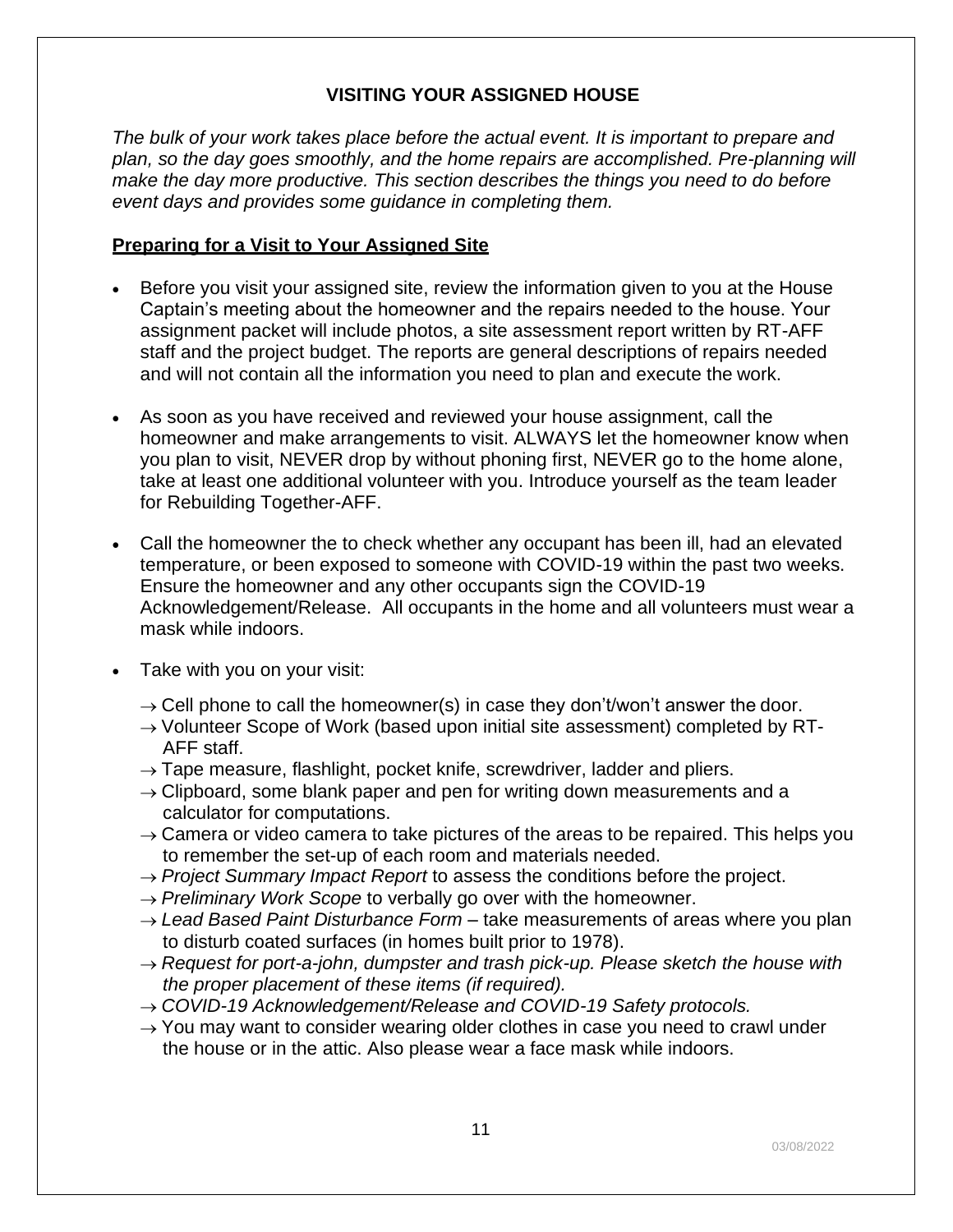As a result of this visit and possibly others, you should be able to complete the Preliminary *Scope of Work Form,* Lead Based Paint Disturbance Form and to determine the number of volunteers needed — both skilled and unskilled.

#### <span id="page-11-0"></span>**During the Interview**

- Introduce yourself and other team members joining you on the visit. Provide the homeowner with the enclosed information card describing the Rebuilding Together-AFF program, the date of the workday and your contact information.
- The interview with the homeowner is critical. It is important that you understand each other and feel comfortable communicating before National Rebuilding Day. Be sure to stay in touch with the homeowner prior to the actual workday.
- Some homes need a great variety of repairs. Use the site assessment report created by RT-AFF staff as your guide. Walk around the house with the homeowner and discuss the repairs highlighted. Determine if there are items that were missed and are important or critical. Remind the homeowner that not all the items discussed and listed will be repaired. The next step will be to decide, with the homeowner, which things have the **highest priority.**
- Look for safety improvements that can be made in and around the house. For many seniors and disabled homeowners minor safety improvements can make a big difference.
- If the home was built prior to 1978, determine if you will disturb painted/coated surfaces. If so, take measurements of those areas and report them to RT-AFF on the *Lead Based Paint Disturbance Form*. If the disturbance exceeds governmental thresholds, then RT-AFF staff will have those areas tested to determine if lead is present. The results will be given to you as soon as tests are completed. Together, you and RT-AFF staff will need to create a work plan if more than the minimum limits of lead-based surfaces are anticipated to be disturbed:

There are no exceptions to this rule. In most cases, RT-AFF will either do the work prior to the work day or refrain from working on these particular surfaces. NO WORK INVOLVING DISTURBANCE OF LEAD BASED PAINT THAT EXCEEDS THE MINIMUM LIMITS SHOULD BE DONE ON THE WORK DAY.

NOTE: Work which does not disturb paint, whether lead is present or not, such as wiping down or painting is perfectly fine to do.

• Once you have determined the extent of repairs needed and work priorities, take some of your experts and co-captain(s) with you for a more thorough inspection analysis of the house. This will make the planning process easier, (they can help you measure!) and give the homeowner a chance to meet those people who can answer questions on or before the workday. Two heads are better than one and you may arrive at different solutions to the challenges you face.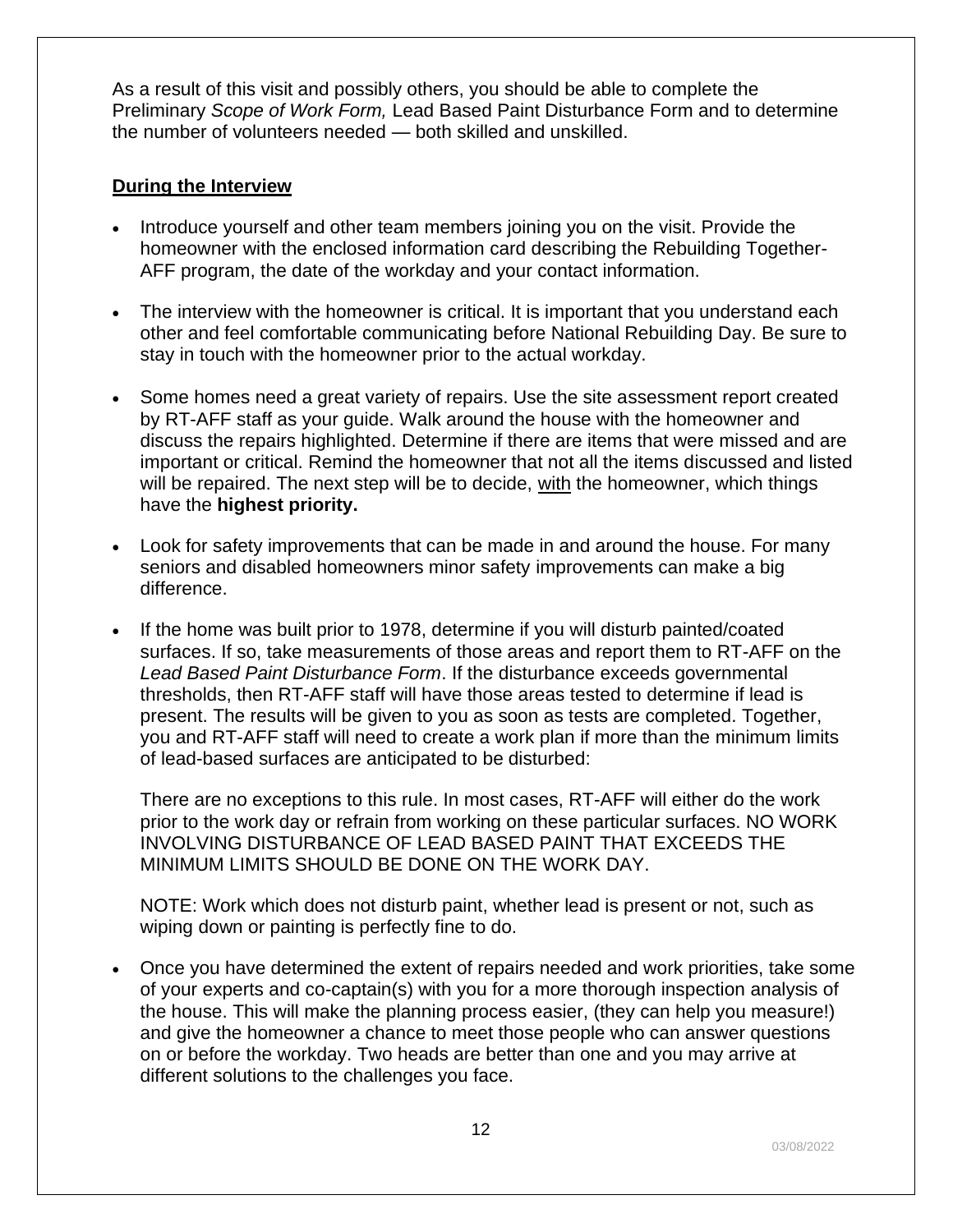Be realistic and safe - it is better to underestimate what you can accomplish and surprise the homeowner by doing more, than overestimate and disappoint the homeowner. Do not tell the homeowner you might do something unless you are sure you will get it done. Make sure to clearly identify the things you will not undertake.

- Fill out the *Preliminary Work Scope* form and review this with the homeowner. Please advise the homeowner that it is subject to change and the approval of RT-AFF. This form is due to RT-AFF by **March 28**.
- Once work priorities are established, you can begin to determine your supply and material needs. Purchasing at Lowes or Home Depot should be the primary means for obtaining materials. Otherwise, if you utilize your own resources please submit a Reimbursement form to RT-AFF.
- Please note that Rebuilding Together-AFF has limited its supply list. Please complete the order form and return it to RT-AFF by **March 28.** All supplies ordered on this list will be available for pick up at Rebuilding Together-AFF on Friday, **April 29.** You may also request a port-a-john, dumpster or special trash pick-up (from a private company) on the request form. This is also due on **March 28.**
- Once RT-AFF staff has approved the planned work, fill out and sign the *Homeowner Agreement & Final Work Scope form* (Forms and Handouts Section) with the homeowner. Mail a copy of this form to the homeowner, keep one for yourself and turn the original in to RT-AFF by **April 25.**

#### <span id="page-12-0"></span>**Before the Big Day**

- Discuss anything that the homeowner will have to do to prepare for the work day and any preliminary work which your crew or others may be performing before the actual work day. Please be aware that some homeowners will be physically unable to do some of these tasks. Try to get volunteers who are unable to work on National Rebuilding Day or teens to help accomplish these tasks. It is always better to get these tasks done before the workday. Get family members to help with preparations.
- Ask about waste collection schedules, including household waste, yard waste, bulk items and special pickup. Typically, the site assessment report written by RT-AFF staff will note if the county/city or a local contractor is responsible for collecting trash. RT-AFF encourages you to assign this responsibility to a clean-up/trash coordinator. Refer to City/County guidelines (Clean-Up/Trash Section).
- Remind the homeowner that all able-bodied household members and visitors are ENCOURAGED AND EXPECTED to work alongside the volunteers. Try to schedule a meeting with the entire household to discuss the workday and your expectations.
- Please encourage members of the household whose health conditions may be aggravated by the work to visit a family member, friend or neighbor while the work is being performed. Paint fumes may make the house unlivable for the evening or night and may require the homeowner to stay elsewhere. It is wise also to keep children and pregnant women away from the worksite.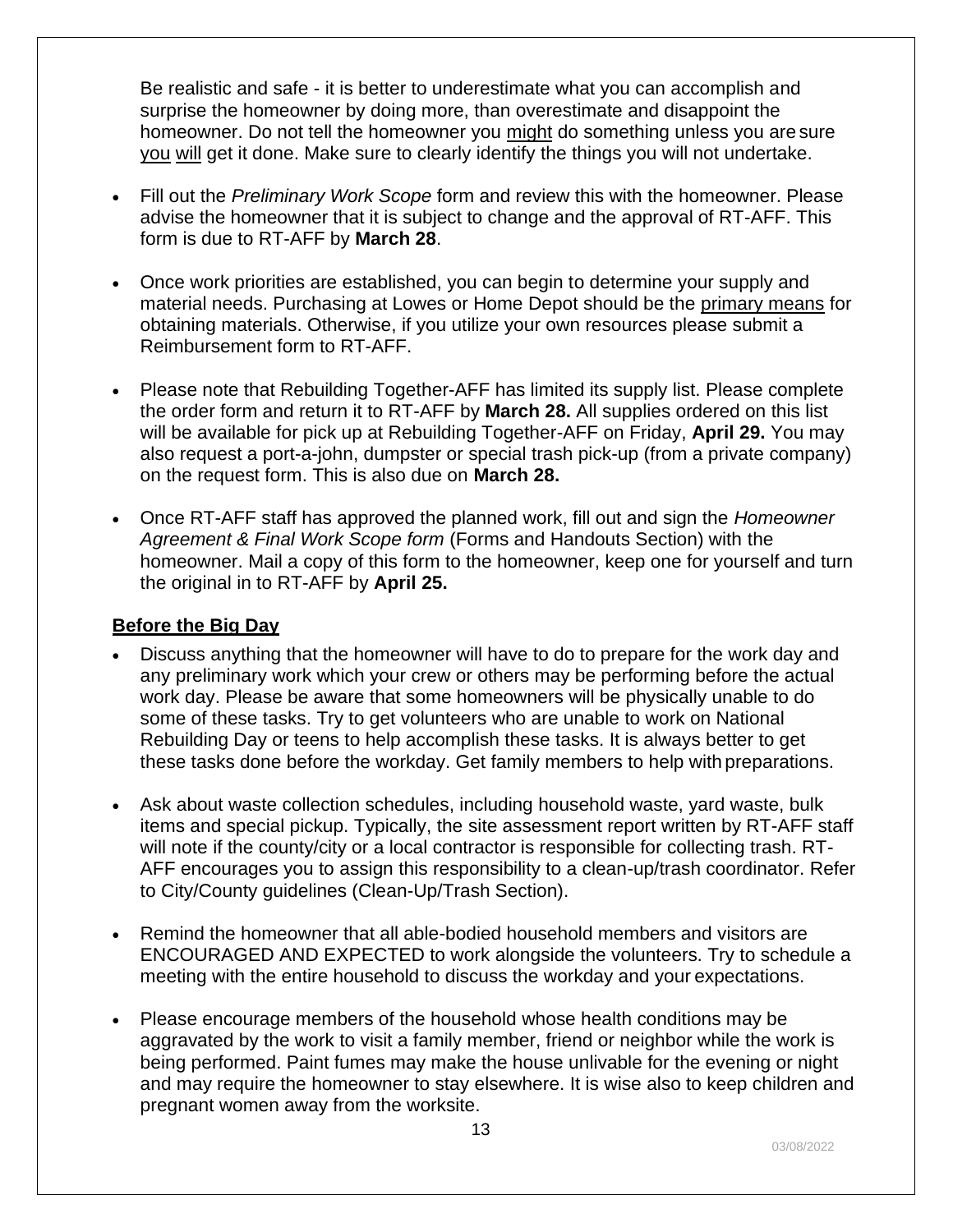- Pets should be removed from the premises on the work day. Please contact RT-AFF staff if the homeowner is unable to make suitable arrangements.
- Explain to the homeowner that there will be a mix of skilled and novice volunteers and the number of volunteers you anticipate working on project day.
- Emphasize that you, your co-captain(s) or the assigned nurturer are the people to contact should the homeowner's situation change or if he/she sees anything upsetting during the workday.
- Please use discretion in discussing your assigned household with others. The homeowner may not want some aspects of his/her health, financial or family situations to be known. Please respect their right to privacy.
- Discuss with the homeowner what personal information (family composition, back ground, health issues, history of the home) you may share with your team.
- If, after reviewing the assignment or after your home visit, you have any questions about the family or the selection process call RT-AFF staff.
- Some projects that you will be working on may require a building permit. It is very important that you identify such requirements early and that you work with staff and the homeowner to secure permits needed for repairs (for example: wheelchair ramps). A licensed tradesperson should work on all gas repairs and on major electricalrepairs.
- Provide the homeowner with written information that details the work dates, items to be completed and contact information.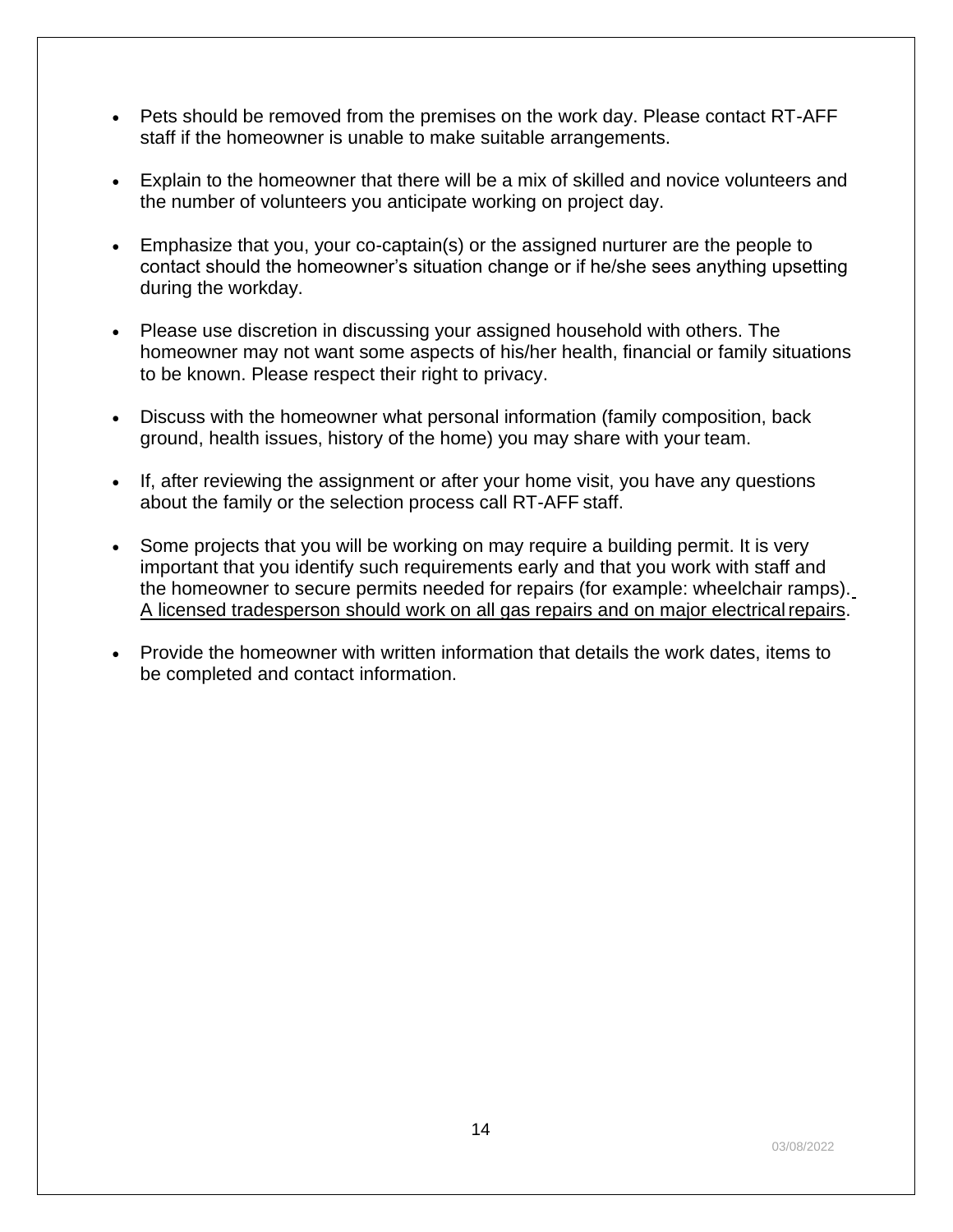#### **TOOLS, MATERIALS AND SUPPLIES**

<span id="page-14-0"></span>One of the most critical steps towards implementing your plan for success on National Rebuilding Day is determining the materials you will need to complete the work scope.

Rebuilding Together Arlington/Fairfax/Falls Church (RT-AFF) has limited the supplies available for pick to just a few items. Purchasing at Lowe's or Home Depot should be the primary means for obtaining materials.

#### <span id="page-14-1"></span>**Supply Pick Up Day**

RT-AFF will make available the following items: t-shirts, signs, accessibility items such as grab bars and fasteners, and protective gear and supplies. RT-AFF will receive and sort these supplies on Thursday, April 28. Please contact RT-AFF as soon as you are able to set up a time to pick up your order on Friday, **April 29 between 7:30 a.m. to 6:00 p.m**. A team representative should pick up supplies at RT-AFF located at Fairfax Presbyterian Church, Suite 135, 10723 Main Street, Fairfax, VA 22030. You may also order a port-ajohn, dumpster or trash pick-up through RT-AFF.

#### <span id="page-14-2"></span>**The Budget**

You will be given a budget for your work project when assigned the project. The budget includes the purchase of all materials except for those ordered through RT-AFF and some professional services such as plumbers. Because of the need to stay within our overall budget, we ask that you remember that **no additional purchases** over your budget amount should be made unless approved by RT-AFF staff.

#### **Procedures And Guidelines For Purchasing Supplies At Stores**

- House captains must complete the *Approved Supply Purchasers form*, **no later than March 11** providing RT-AFF with the names of the two/three people approved to make purchases for each group at Lowe's or Home Depot. **Note:** The house captain SHOULD normally be included for **PRE-** work day buying, however, experience has shown that the house captain should NOT be one of the supply purchasers on National Rebuilding Day. Make sure that you select a couple of "Go Fors" on the workday so that you have all day coverage - requirements can pop up at any time.
- Once Rebuilding Together-AFF receives the preliminary work scope, lead based paint disturbance form, supply order form and request for port-a-john, dumpster and trash removal form, RT-AFF will mail you a packet with purchasing procedures, a reminder of your budget, a budget tracking sheet and store credit cards. Forms are due no later than **March 28.**
- All purchases made must be tracked on the budget tracking sheet and may not exceed your project budget. The total budget amount includes all purchases made at local stores with cards provided by Rebuilding Together-AFF and those made with cash and personal credit cards.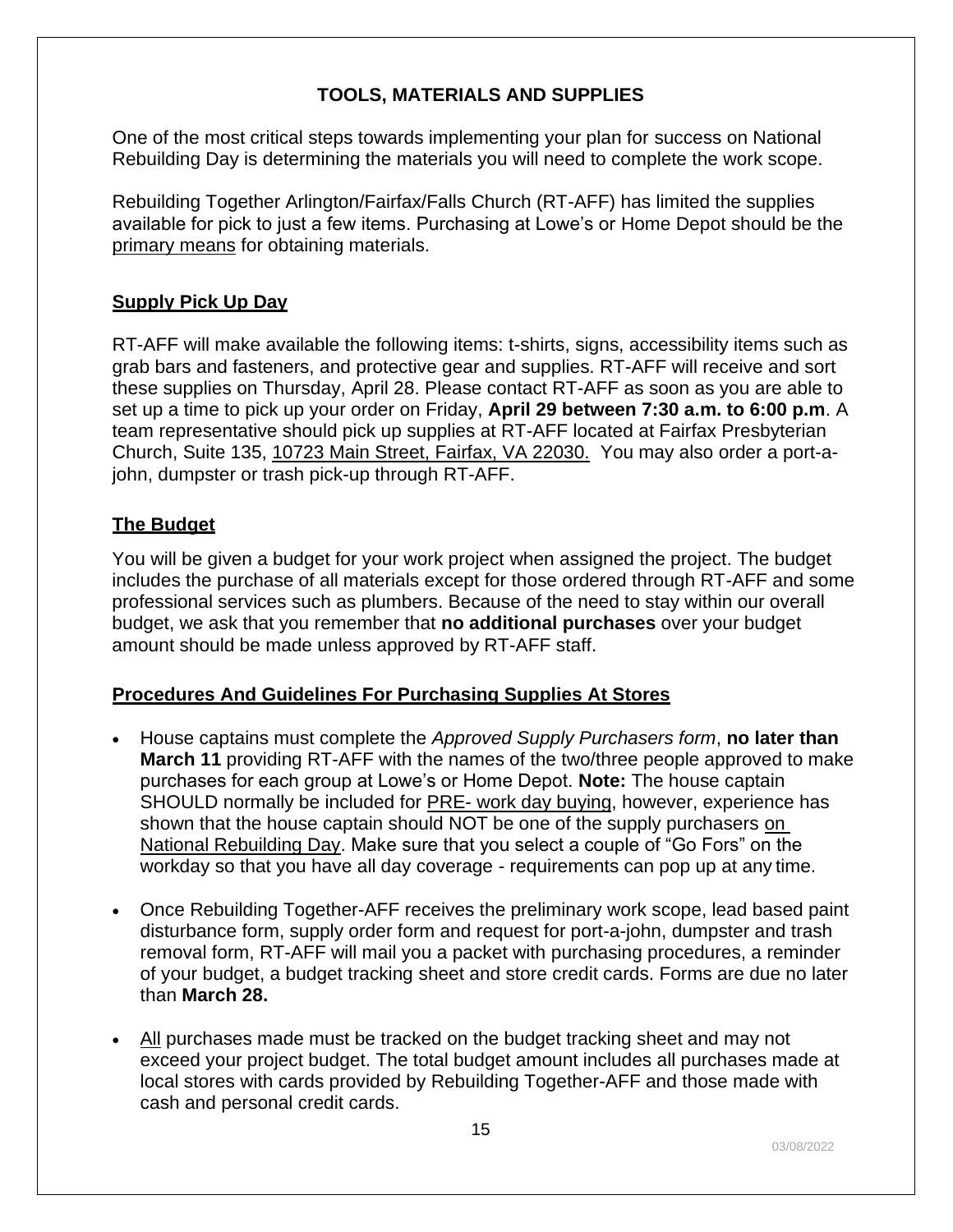#### **At Lowe's/Home Depot:**

- Charge all purchases to the **Rebuilding Together-AFF** account. The account numbers will be listed on the store card.
- Purchasers must present the store card to the cashier. The purchaser must present photo ID, preferably a driver's license when making purchases.
- The purchaser should record their purchases on the budget tracking sheet: this includes the date, the store name and location, the amount of the current purchase and the balance – keep all receipts.
- The cards can only be used from **April 1 - May 25.** Don't leave your purchase of supplies until the last minute. This makes it stressful for you and the supplier. April is a BIG time at Lowe's/Home Depot, so please buy your supplies as early as possible.
- **If you have a problem at Lowe's/Home Depot that cannot wait until normal business hours, please call RT-AFF staff on their cell phones.**

#### **Purchases at Other Stores**

- You may buy materials from other vendors; however, you must purchase these items with cash or your personal credit card and submit your receipt(s) to RT-AFF for reimbursement. Please note that all items purchased by your team may not exceed the project budget amount. Please track all purchases on the budget trackingsheet.
- **House captains or other team members are generally expected to provide their own tools.** Remind your volunteers to bring the tools that you specify. If you need to rent equipment such as power washers, post hole diggers, other power equipment, etc., **it is necessary to review this with RT-AFF staff first.** The cost of renting this equipment must be deducted from your project budget amount. RT-AFF has a very limited supply of tools for loan – contact RT-AFF staff at your earliest convenience.

#### <span id="page-15-0"></span>**Supply Return and Paper Work Completion**

- If an item is unused, please return it to the vendor for credit on Rebuilding Together– AFF account and attach the credit receipt to the budget tracking sheet.
- Items ordered through RT-AFF that can be returned to RT-AFF by scheduling an appointment. Remember that "re-usable" supplies are accepted at the discretion of RT-AFF. We simply do not have the storage space to keep all the little "treasures" that result from a work day.
- If you purchase items using cash or a personal credit card, please complete a Reimbursement Form and include receipt(s).
- If you receive any donated materials, please complete the *Donor Form* making sureto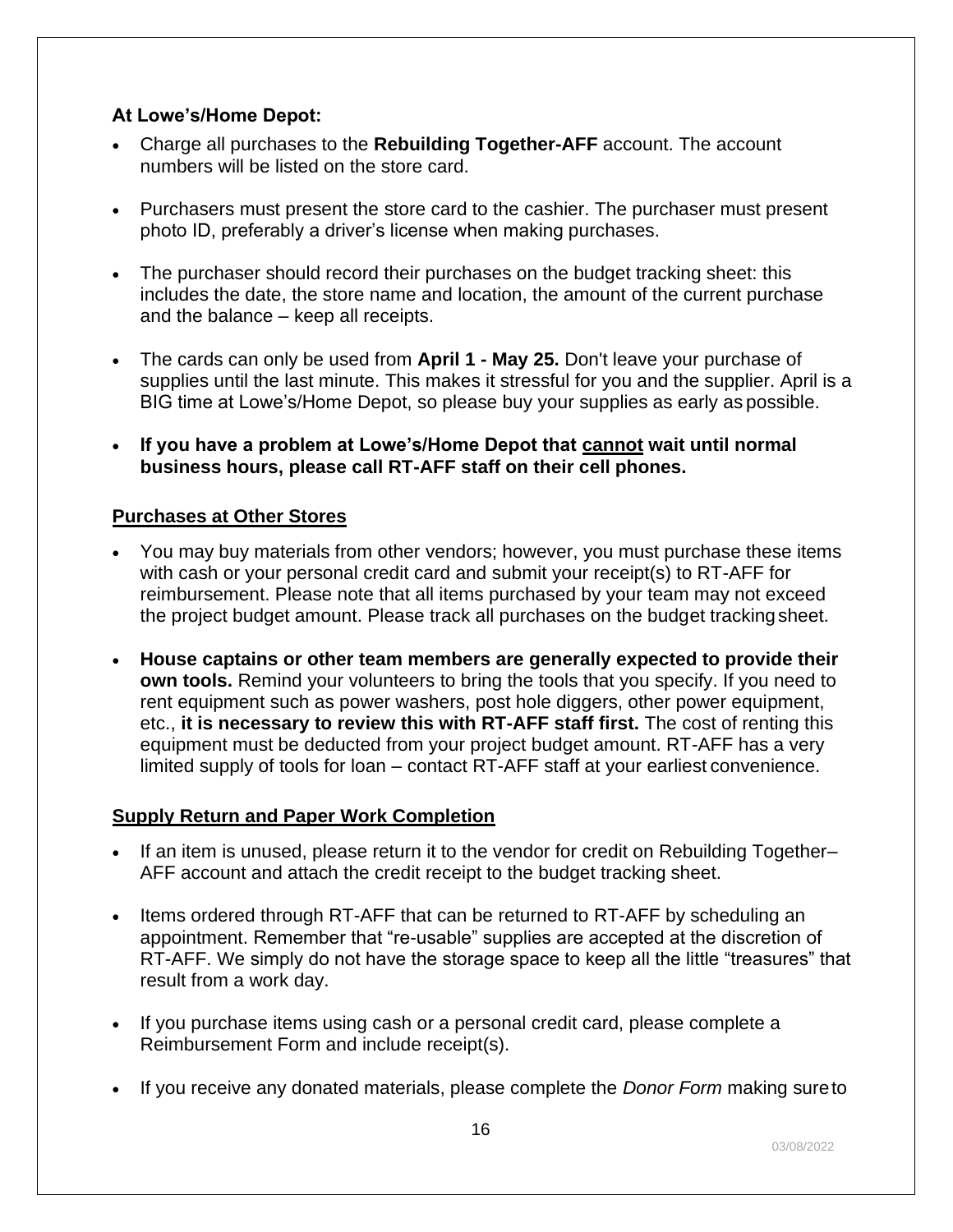include the donor name, address and a description of the materials donated, and return it to RT-AFF so the gift can be acknowledged. Rebuilding Together is a 501(c)(3) organization and many donations are tax-deductible.

• Please mail to RT-AFF your budget tracking sheet, reimbursement forms, receipts and store credit cards by **May 25**.

#### **Guidelines for Allowable Items To Purchase**

#### APPROVED PURCHASES

| Appliances<br><b>Doors</b><br>Flooring<br>Lumber<br>Railings<br><b>PROHIBITED PURCHASES</b>             | Cabinets<br><b>Electrical Supplies</b><br>Grab Bars<br>Nails/Screws<br><b>Shutters</b> | Cement<br><b>Equipment Rental</b><br><b>Gutters</b><br><b>Paint/Painting Supplies</b><br>Windows | <b>Counter Tops</b><br>Dry wall<br>Locks<br>Plumbing |  |  |
|---------------------------------------------------------------------------------------------------------|----------------------------------------------------------------------------------------|--------------------------------------------------------------------------------------------------|------------------------------------------------------|--|--|
|                                                                                                         |                                                                                        |                                                                                                  |                                                      |  |  |
| <b>Drinks</b><br>Linens                                                                                 | Food<br>Tools                                                                          | <b>Flowers</b>                                                                                   | <b>Furniture</b>                                     |  |  |
| <b>EXAMPLE OF FORM THAT WILL BE MAILED TO YOU</b><br>Rebuilding Together Arlington/Fairfax/Falls Church |                                                                                        |                                                                                                  |                                                      |  |  |
|                                                                                                         |                                                                                        |                                                                                                  |                                                      |  |  |
|                                                                                                         | 2022 BUDGET TRACKING SHEET                                                             |                                                                                                  |                                                      |  |  |
| PURCHASES MAY NOT EXCEED \$1,000                                                                        |                                                                                        |                                                                                                  |                                                      |  |  |
|                                                                                                         |                                                                                        |                                                                                                  |                                                      |  |  |
|                                                                                                         | Approved Purchaser 1: Approved Purchaser 1:                                            |                                                                                                  |                                                      |  |  |
|                                                                                                         |                                                                                        |                                                                                                  |                                                      |  |  |

(Flip Side)

| <b>Date</b> | <b>Store</b> | Amount | <b>Balance</b> |
|-------------|--------------|--------|----------------|
|             |              |        |                |
|             |              |        |                |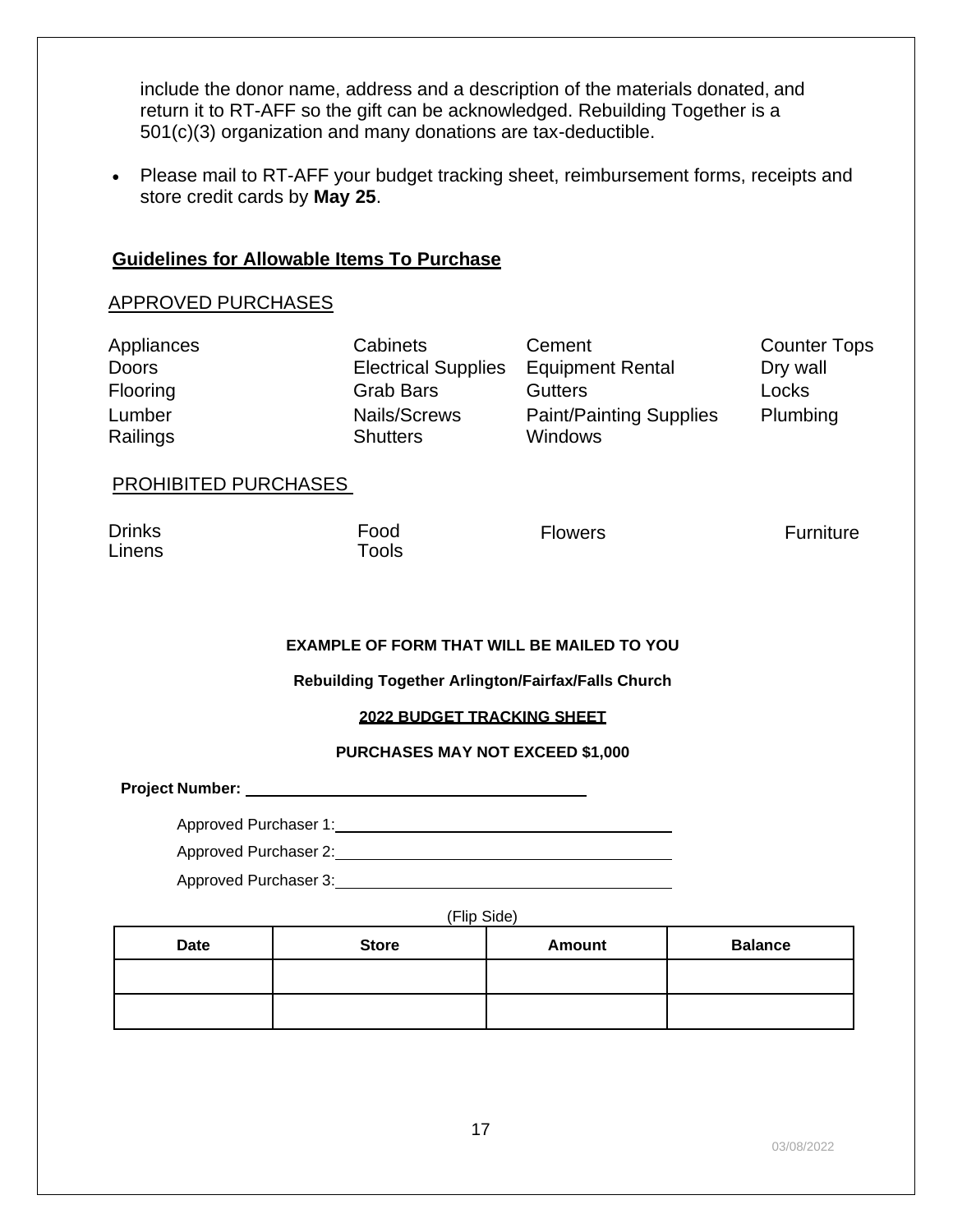#### **VOLUNTEERS**

#### <span id="page-17-1"></span><span id="page-17-0"></span>**Estimating Your Volunteer Needs**

- After reviewing the type and extent of work to be done and considering other things such as yard work, cleaning, and trash removal, determine the number of skilled and unskilled volunteers you will need. Keep in mind that some of your volunteers will not be used to a full day of physical labor. There may also be "no shows." Take all this into account when determining the number of people you need. Be aware that you will lose 10-20% of your team after lunch.
- Have the person you designated as the "volunteer coordinator" determine the skill sets of each volunteer and the hours they are committed to working. After you review this information and the project work scope you may determine that you need more skilled and unskilled volunteers. For this purpose, please complete the Professional Services and *Additional Volunteer Request form* (Forms and Handouts Section). We will work with you to assign additional volunteers as available. You will be given the contact information to confirm these assignments.
- Each year local plumbing companies and several electricians offer their help to RT-AFF. As available, these professionals are assigned to homes to work prior to the event to correct those problems that require their skills. Please indicate any problems that you need a skilled trades person to do. DO NOT try to make repairs beyond your known abilities. We do not want to create new problems or compound old ones. If you or a member of your team has a skilled contact that is willing to work with your team or another team, please let us know so that we can assign that person to the appropriate work site and acknowledge that person's contribution.

#### <span id="page-17-2"></span>**Contacting Volunteers**

Send out letters (or e-mails) to your team to announce Rebuilding Together and to describe the house assignment, tasks, directions and tools needed. At least two weeks before the workday, you or a co-captain should have contacted ALL of your volunteers to share your plans, make specific work assignments and confirm their participation.

- Remind volunteers that National Rebuilding Day is **Saturday**, **April 30** and confirm the hours they plan to work. For larger teams plan for two shifts of volunteers one in the morning and one in the afternoon. This way you will have energized volunteers throughout the entire day.
- Share any important information about the family (i.e., disabilities, sensitive issues, family composition, etc.), keeping in mind your earlier discussion with the homeowner and what he/she is willing to have shared.
- Provide the location and directions to the house and discuss any special parking, carpooling or other such arrangements. Volunteers should NOT visit the site prior to the work day unless performing a specifically assigned task.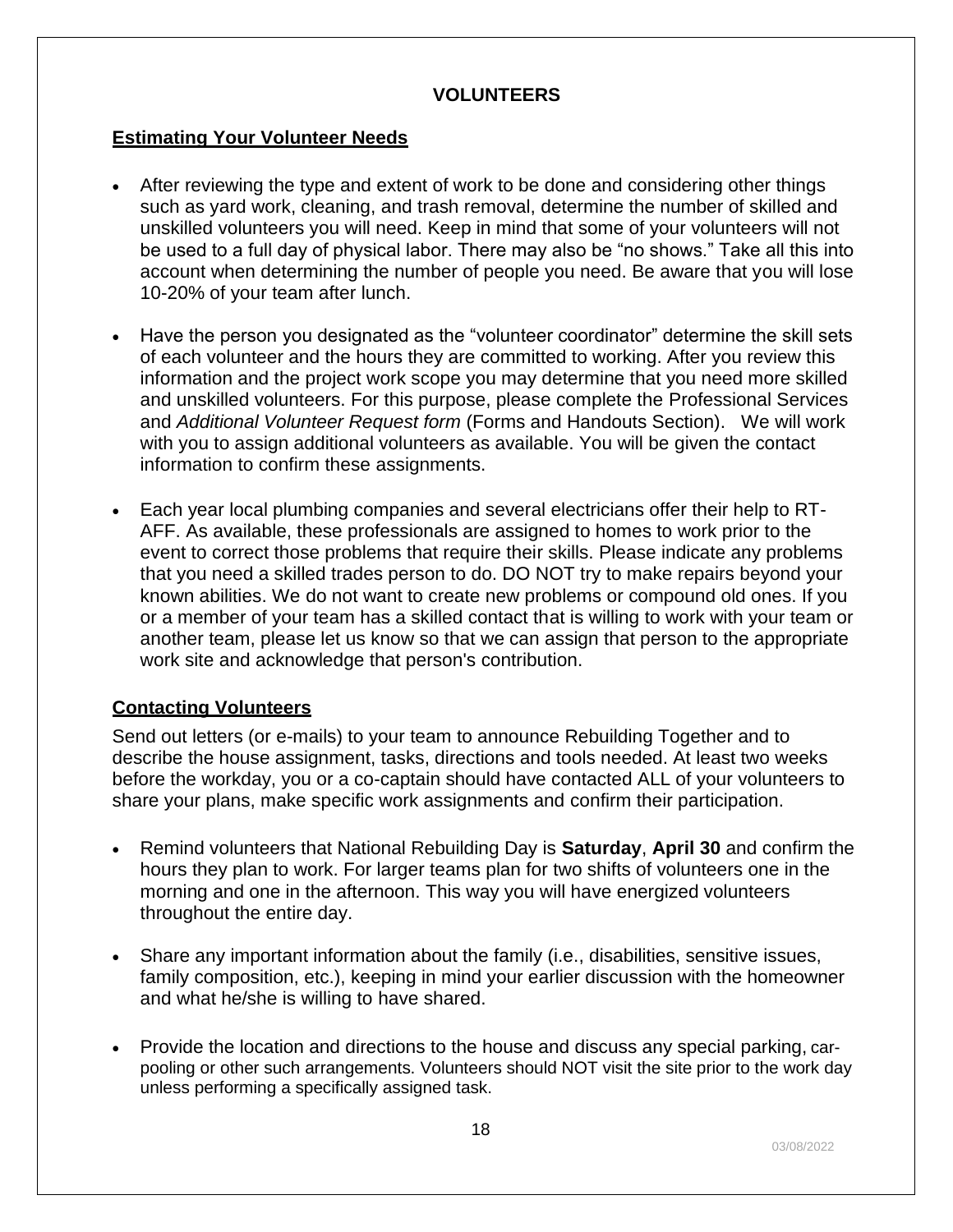- Briefly summarize the work to be done at the site and indicate what their work assignment will be according to their skill level and interest.
- Ask volunteers to bring (MARKED) hand tools, brushes, rollers, trays, ladders and other items as necessary. Many teams bring a few basic cleaning supplies. Old bed sheets are great for extra protection in painting areas. Volunteers should also bring their own lunch unless arrangements have been made for the entire group. Remember, lunch cost is not reimbursable by RT-AFF.

#### <span id="page-18-0"></span>**Liability**

- Enclose in the information you forward to your team members, *Volunteer's Agreement and Release from Liability – ADULT form a*nd the Volunteer Safety Check List. ALL adult volunteers MUST complete and sign a *Volunteer's Agreement and Release Adult form* BEFORE they work on the home. This is essential. NO ONE MAY WORK WITHOUT COMPLETING ONE.
- **MINORS - Important information for volunteers who are minors (14 years of age and older).** Minors are permitted to work on projects provided that they are 14 years of age and older. Their parent/guardian must sign and provide information requested on two documents (Volunteer's Agreement and Release from Liability MINOR form, and Medical Treatment Authorization for Participating Minor). Keep these forms with you during the work day in case you need to refer to them. Parents and minors should also be provided with the Volunteer Safety Check List. **Although parents/guardians are not required to be on the work site, the volunteer team must have a minimum ratio of one adult to five minors and provide adequate supervision**.
- **All volunteers (Adult and Minors) should be given COVID – 19 Worksite Safety Protocols, sign the COVID-19 Acknowledgment and Release Form, watch the 8 minute online COVID-19 Safety Training and sign the attendance log.**
- Bring some forms with you on the workday for last minute additions. Volunteers starting prep work before the workday should sign these forms before they start. Only one signed form is necessary for each volunteer, no matter how many days they actually work. The supplemental medical insurance covers all volunteers for days working on Rebuilding Together projects.
- The *Volunteer's Agreement and Release form* is our only way of tracking who wason your work site. It must be filled out **legibly** with the volunteer's complete name and address. We also depend on this form to correspond with the volunteers after the workday. It is an important part of our record keeping.
- All forms must be turned into RT by **May 25** and will be kept on file for insurance purposes.

\*\*\**PLEASE - NO CHILDREN UNDER AGE 14 ON THE WORK SITE*\*\*\*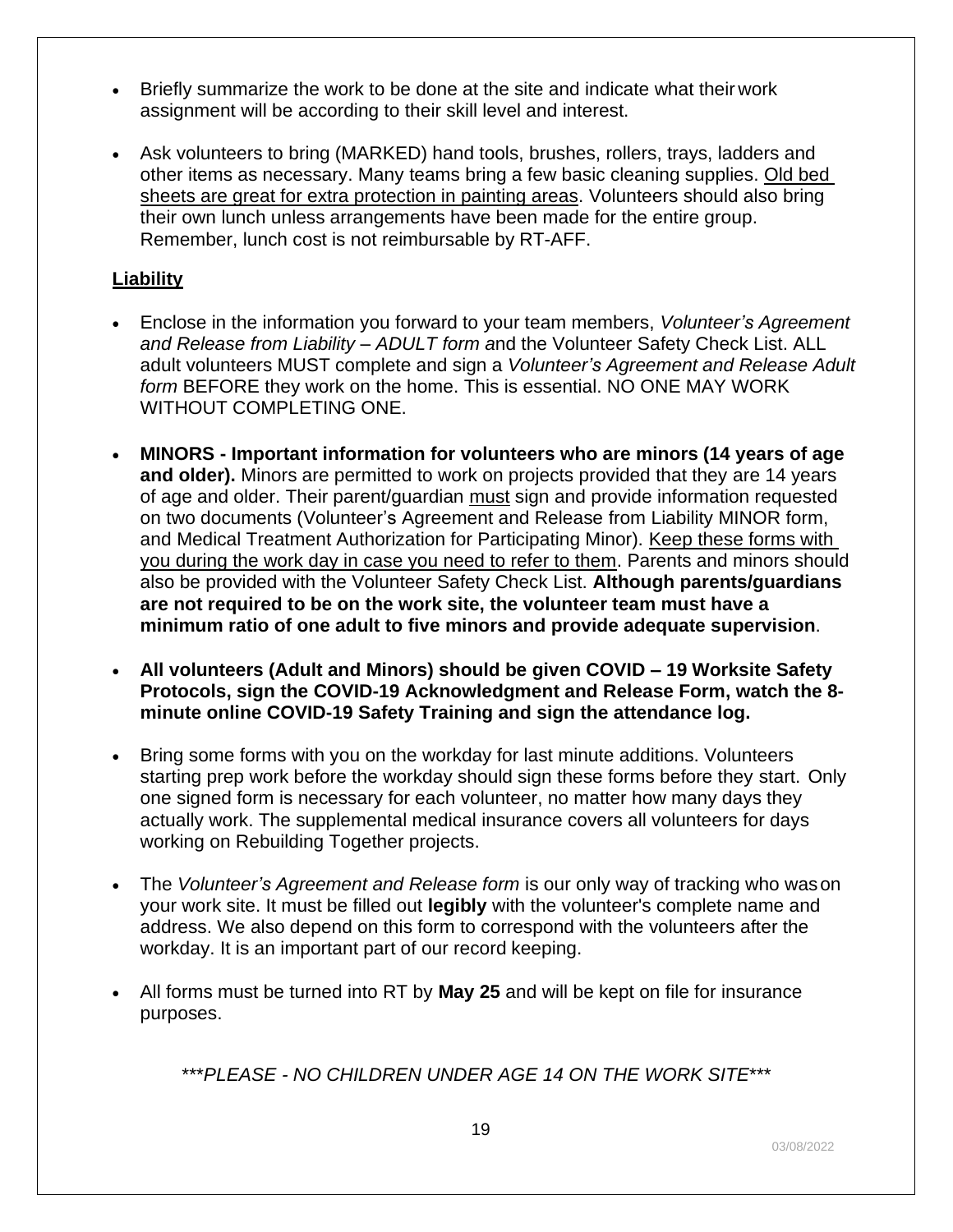#### **PROCEDURES - PROJECT DAY**

<span id="page-19-0"></span>Your job on National Rebuilding Day is more than fixing a staircase, painting walls or replacing a broken light fixture. You are providing homeowners with a sense of renewal about a very important part of their lives, their homes - the place where they have lived, and experienced the joys and difficulties of life. Therefore, doing the best you can means leaving the home in better condition than when you arrived. It means doing only what you can with the time and resources you have planned on committing, but doing it to the best of your ability, with care and safety, and cleaning up thoroughly after your labors. Finally, it means leaving the homeowner, having reviewed the day's activities, with a renewed sense of pleasure in their home and a warm feeling about the people with whom they have come in contact.

Remember to interact with the homeowner during the day and include them in the work plans so they know what is going on around them. It is important to remember that you are guests in their home.

#### <span id="page-19-1"></span>**Beginning the Day**

Plan to arrive before the volunteers to make sure the homeowner is prepared. Meet any family or friends who will be helping. Once all of the volunteers arrive, meet as a group to:

- Thank the volunteers for coming.
- Introduce yourself, co-captains and project leaders and explain your roles. As well as acknowledging the help of any skilled TRADES PERSONS, other volunteers, etc.
- Give the volunteers the BIGGER picture of the National Rebuilding Together event Refer to "Working with the Media" at the end of this section.
- Introduce the homeowner and ask them to say a few words.
- Provide an overview of the work to be done at the house and your time schedule. Assign any tasks not previously assigned.
- Inform the volunteers where supplies are located and whom to contact if they need a supply they cannot find.
- Introduce your clean-up/trash coordinator to the group and explain procedures for disposing of trash. Encourage everyone to clean as they work.
- **Emphasize SAFETY.** Introduce the worksite safety coordinator. Encourage volunteers to do appropriate work for their skill level. Remind volunteers that they are working on a construction site and should take all necessary and reasonable precautions to maintain adequate safety standards. The three most common injuries suffered by volunteers are: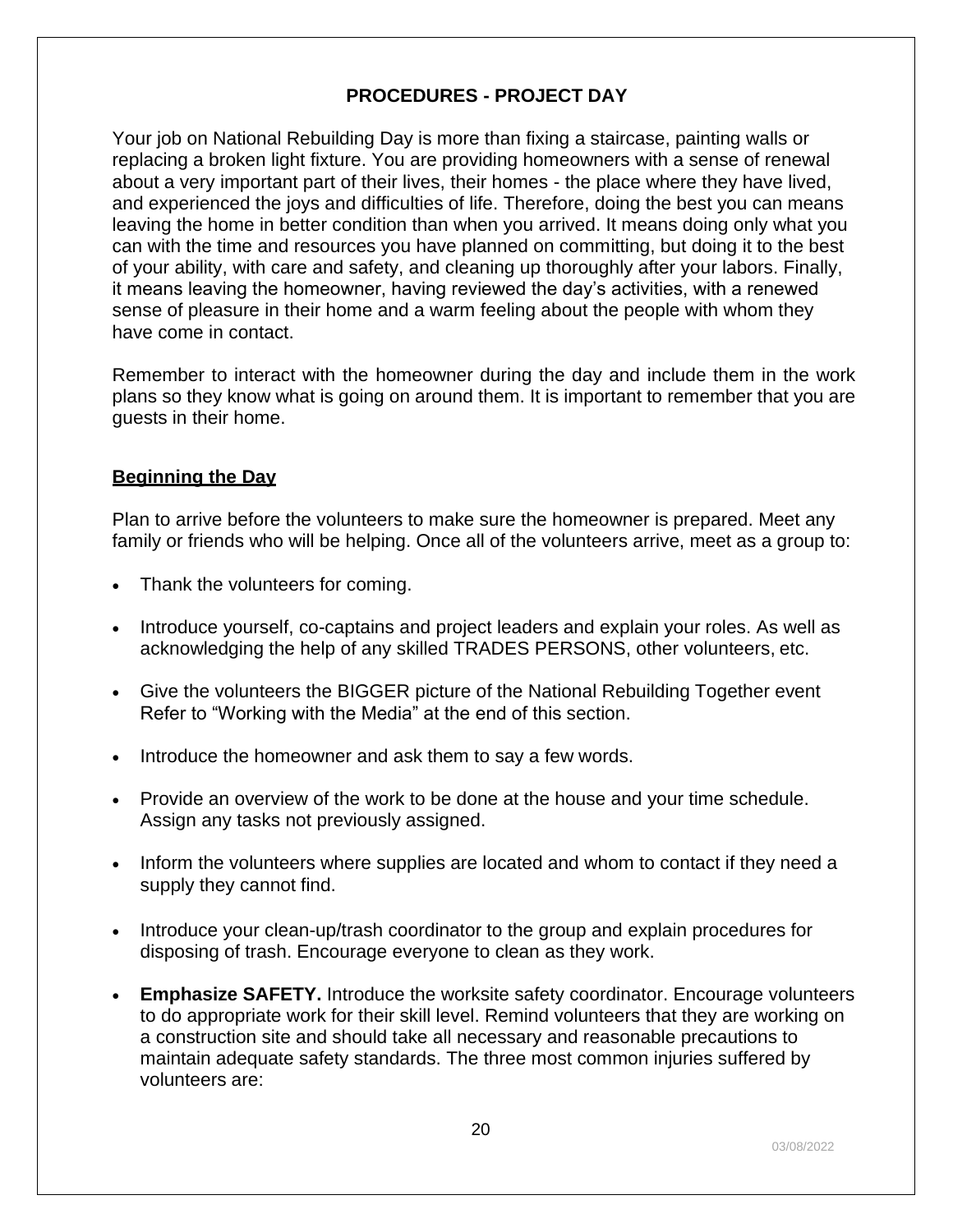- 1) Personal injury: cuts and scrapes to hand and feet, lifting heavy objects and improperly using tools and equipment.
- 2) Slips and falls: falls from roofs and ladders, tripping over construction debris or because of uneven surfaces, falling down steps.
- 3) Improper material handling: various injuries to volunteers while handling and moving building supplies and materials (watch out for one another), damage to property of others during demolition, painting, etc.

• Insist that all adults sign the *Volunteer's Agreement* and *Release From Liability Adult form.* It is mandatory for all minors (14 and older), that parent/guardian and minor sign *Volunteer's Agreement and Release From Liability Minor form and complete the Medical Treatment Authorization forms* (no exceptions).

- **All volunteers and parents/guardians of minors should also sign the COVID-19 Acknowledgment and Release Form, have watched the 8-minute online COVID-19 Safety Training and sign the attendance log. All volunteers and occupants of the home are required to wear a face mask indoors.**
- Discuss procedures to deal with accidents/injuries, including using Universal Precautions (Safety Training).
- Discuss proper safe work practices as it applies to working with lead-based paint, mold and asbestos. (Safety Training).
- **Pump them up for a Great Day of Hard & Rewarding Work.**

#### **Safety - SAFETY IS OUR #1 PRIORITY**.

- Repairs should be geared toward making the home safe, healthy, warm, and dry for homeowners. Cosmetic work is a bonus.
- RT-AFF encourages you to designate a worksite safety coordinator. Make a safety plan and share it with your volunteers.
- Address safety concerns during your opening remarks to volunteers on Project Day. All volunteers should wear a Rebuilding Together T-shirt with name tags on the front and back.
- Place SAFETY FIRST posters throughout the job site. Ensure that cords and hoses are out of the way, sawdust is swept away and debris cleaned up, etc.
- Post COVID-19 Worksite Safety Protocols in plain view at the registration table.
- Plan your work crews carefully to maximize the special talents of your group. Identifya lead crew person who is familiar with the various tools and safety concerns of that crew. Make sure eye and hearing protection is used.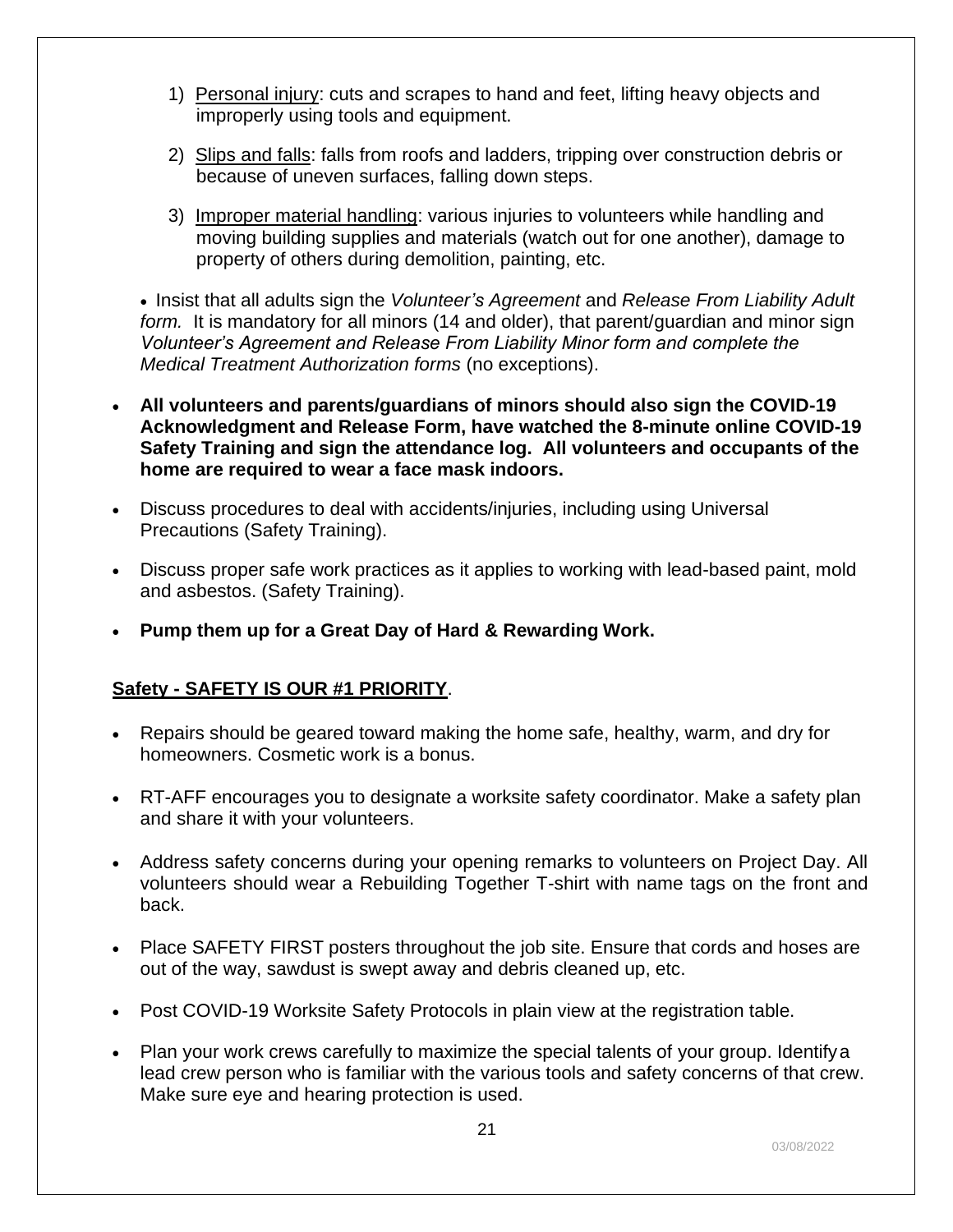- Volunteers should bring their own tools and only be using their own tools, not ones they are unfamiliar with. Inspect tools and equipment. There's no telling what people might bring from home. Make sure safety devices have not been removed, such as guards on saws. Don't use damaged electrical cords.
- Be alert to the possibility of hazardous materials in this project, including lead dust from interior and exterior sanding, asbestos in old cavity, pipe or duct insulation, flooring material, and siding. Educate your volunteers on proper procedures when dealing with lead-based paint, asbestos and mold. Post safety and lead signs throughout the project. (Safety Training).
- Use safety glasses, work gloves and dust masks. All volunteers should dress appropriately for the tasks they will be undertaking - loose fitting clothing can get caught in power tools and on nails. Hard soled shoes should be worn to protect feet.
- Make certain all ladders are held securely at the bottom. Before the ladder goes up, check for overhead power lines in the vicinity. Make sure the ladder is the right height for the job so volunteers do not over reach and assign a spotter. Note: volunteers should not climb ladders past the first level of the home.
- Roofs. Make sure there is proper access to the roof, inspect ladders, tie off ladders, and be careful of electrical lines. Be sure the roof is safe to move about on, tie off workers, don't allow anyone on a roof who doesn't need to be there. No one under 18 should be working on a roof. Note: we only work on roofs of one-story homes.
- Electrical problems: be prepared for anything. Make sure arrangements are made to cover incoming electrical lines. Use GFI's (ground fault interrupters) for power tools, and make sure proper tag-out procedures are followed on electrical panels. Always use caution around electricity and plumbing. **Remember to turn power, water and/or gas off before attempting any repairs. Reserve skilled jobs for the appropriate trades persons. Only a licensed professional should work on gas appliances. Contact RT-AFF for assistance.**
- Please no alcoholic beverages. No smoking inside the homeowner's house.
- NOTE: Most accidents happen after lunch.
- Bring a first aid kit to the site, containing at least a cold pack, latex gloves, bandages, gauze, cold pack, saline, adhesive tape, antiseptic and something for stings/bites. Remind volunteers doing yard work about the possibility of insect bites, stings and poison ivy and poison oak in case of allergies. Ask your group if anyone has any health concerns we should be made aware of.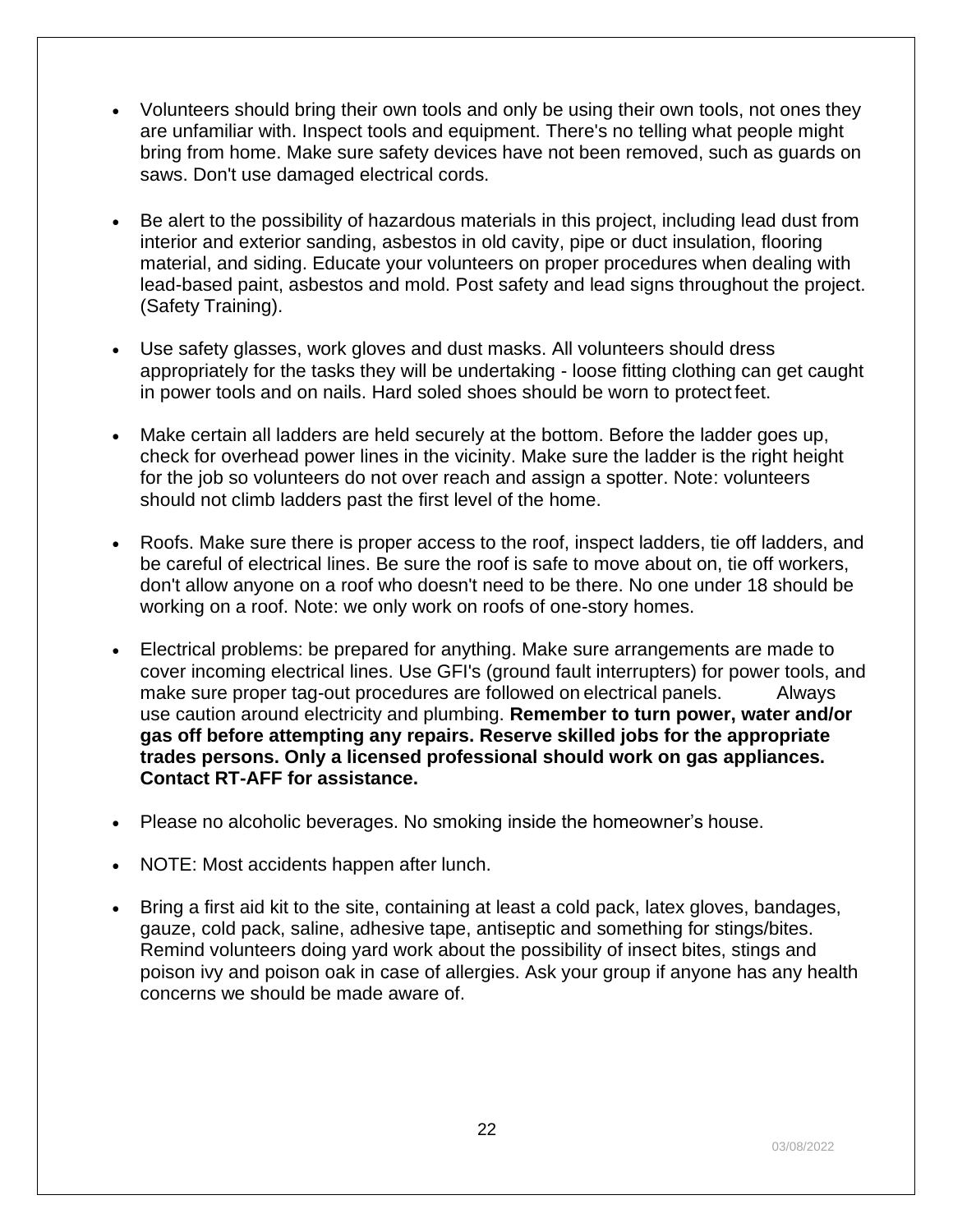#### Important Phone Numbers:

- On Supply Pick-Up Day we will provide you with a card with the name of the homeowner printed on it, along with the address, and the phone number. We ask that you tack up this card on the front of the home along with a list of local medical facilities- in case of emergency, anyone can give the information out.
- Know the location of hospitals (Safety Section), emergency numbers, where phones are located, who has a cell phone, and who knows First Aid and C.P.R.
- CALL MISS UTILITY (1-800-552-7001 or in Virginia 811)!!!! Watch out for overhead and underground power and telephones lines. If possible, have the local power company install "protective sleeves" on power lines prior to Project Day. (Safety Section)

#### <span id="page-22-0"></span>**What To Do In An Emergency!**

- **1.** If an accident or injury does occur, your first concern is for the injured person. Aid the person and ensure that he/she obtains the necessary treatment. Refer to the list of Hospitals and Medical Facilities in the Safety Section of this manual. If it is an emergency, call 911 immediately. If it is not an emergency, make sure a reliable volunteer takes the injured person to get medical assistance.
- **2.** Remember if the injured person is a minor and his/her parent or guardian is not present, you must bring the *Volunteer's Agreement form and Medical Treatment Authorization form* for the minor to receive treatment. Contact the minor's parent/guardian immediately.
- **3.** Always use Universal Precautions. (Safety Training).
- **4.** The house captain or a co-captain should handle everything relating to an accident not an individual volunteer.
- **5.** The house captain or a co-captain should call RT-AFF staff to report any problems or accidents as soon as possible.
- **6.** After the accident has been appropriately handled, complete an Incident Report form and turn it into RT-AFF within 24 hours. Identify witnesses and write down their names and phone numbers.
- **7.** House captains should write down their own recollection of the incident and encourage others to do the same.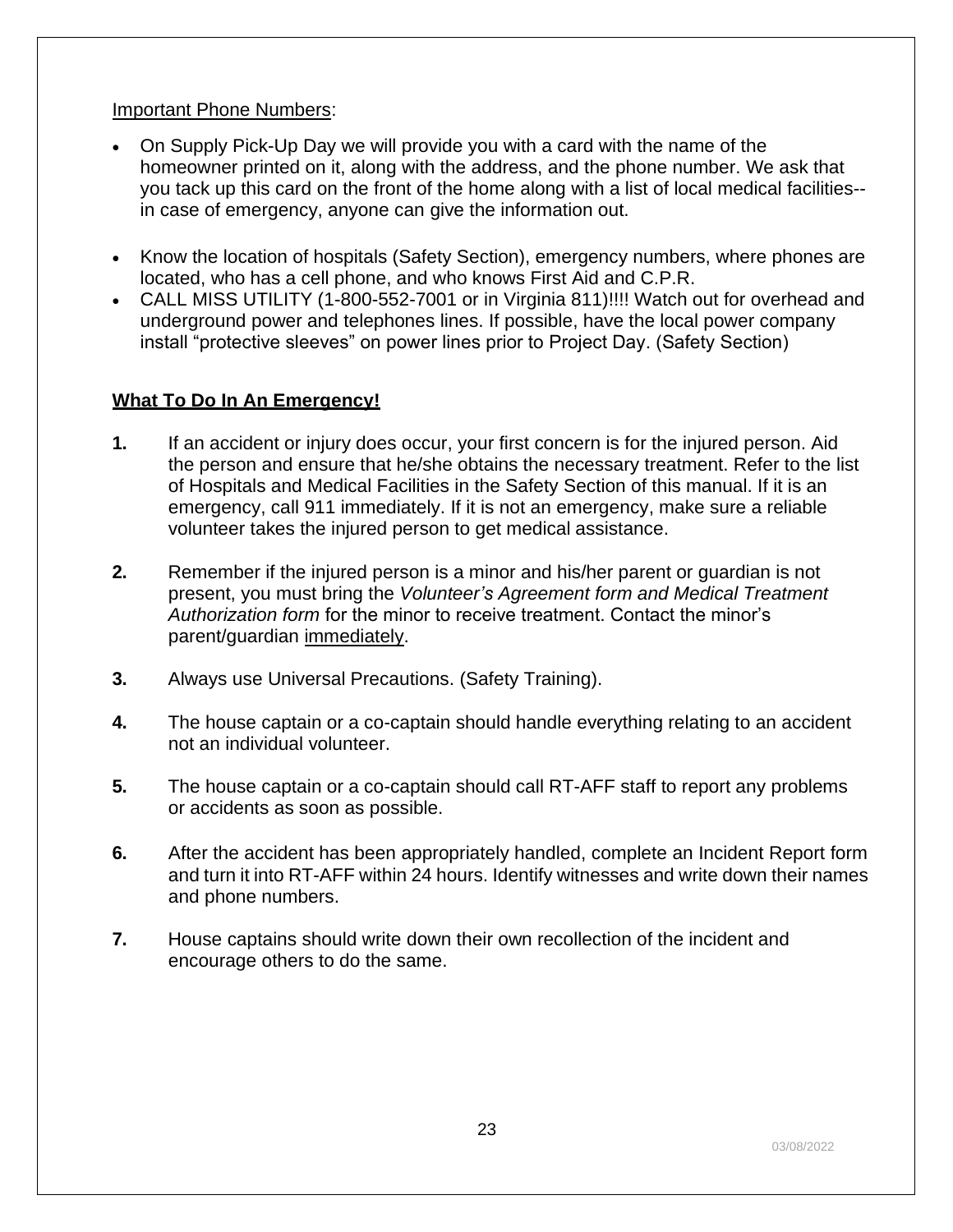#### <span id="page-23-0"></span>**When to Pull A Team**

The safety of our homeowners and volunteers must be paramount. If there is any serious threat to safety, the situation should be dealt with swiftly and definitively.

Threatening behavior, verbal assaults, sexual harassment, drug or alcohol use, or family members who refuse to pitch in are all just cause for pulling a team from the worksite. Of course, every effort should be made to change behavior and save the workday if at all possible. Similarly, the homeowner should be informed as soon as a situation arises that there is a significant problem that must be solved. If possible, involve the homeowner in solving the problem but be firm and clear about what must happen right away. **Always contact RT-AFF staff or your Area Coordinator**!

#### <span id="page-23-1"></span>**Typical Problems - Be Prepared**

It is inevitable that you will run into problems during Rebuilding Day. Each home has its own quirks and problems and will be as individual as the home, but some of the more typical problems are listed below:

More Extensive Repairs - Sometimes when you rip into something you discover more extensive damage than expected. At this point, you may need to evaluate time available, materials needed and skills required. If you do not have the necessary materials, assess the cost and if less than \$100 send your "gofer" to purchase them. If the cost is well over \$100, call RT-AFF for authorization first. Remember that the stores will be very busy on the weekend. If you cannot make the repairs in one day, see if some team members will commit to returning WITHIN THE WEEK to complete the work. If no one on your team can fix it, leave the area safe and call RT-AFF to report the situation.

Materials Missing - If materials are missing once you reach the site, you will need to send someone to purchase them, remember the house captain should not leave the work site. Make sure you are specific in type, style, size or any other description of the items needed so that you don't waste time and energy purchasing the wrong thing. Make sure the gofer has a cell phone in case you discover additional items needed while he/she is still at the store.

Too Many Volunteers - Knowing your team size ahead of time will alert you to this problem. Scheduling is important with large teams; some tasks are strictly morning or afternoon and can be assigned as such. Remember that clean up, trash sorting and yard work will absorb a good number of crew members. If you are truly overwhelmed with bodies, call your area coordinator or RT-AFF staff, another team may need some extra helpers. DURING the day, keep the volunteers busy, but remember many are not accustomed to a full day of physical work.

Lack of Family Involvement – Even though family members appear to be able to work on the project they may not be willing to help the homeowner. Please understand that we are there to help the homeowner and perhaps they need the help because they lack family support. Prior to the work day remind the homeowner(s) and family members about your expectations. If you suspect that family members will not work, request that they stay away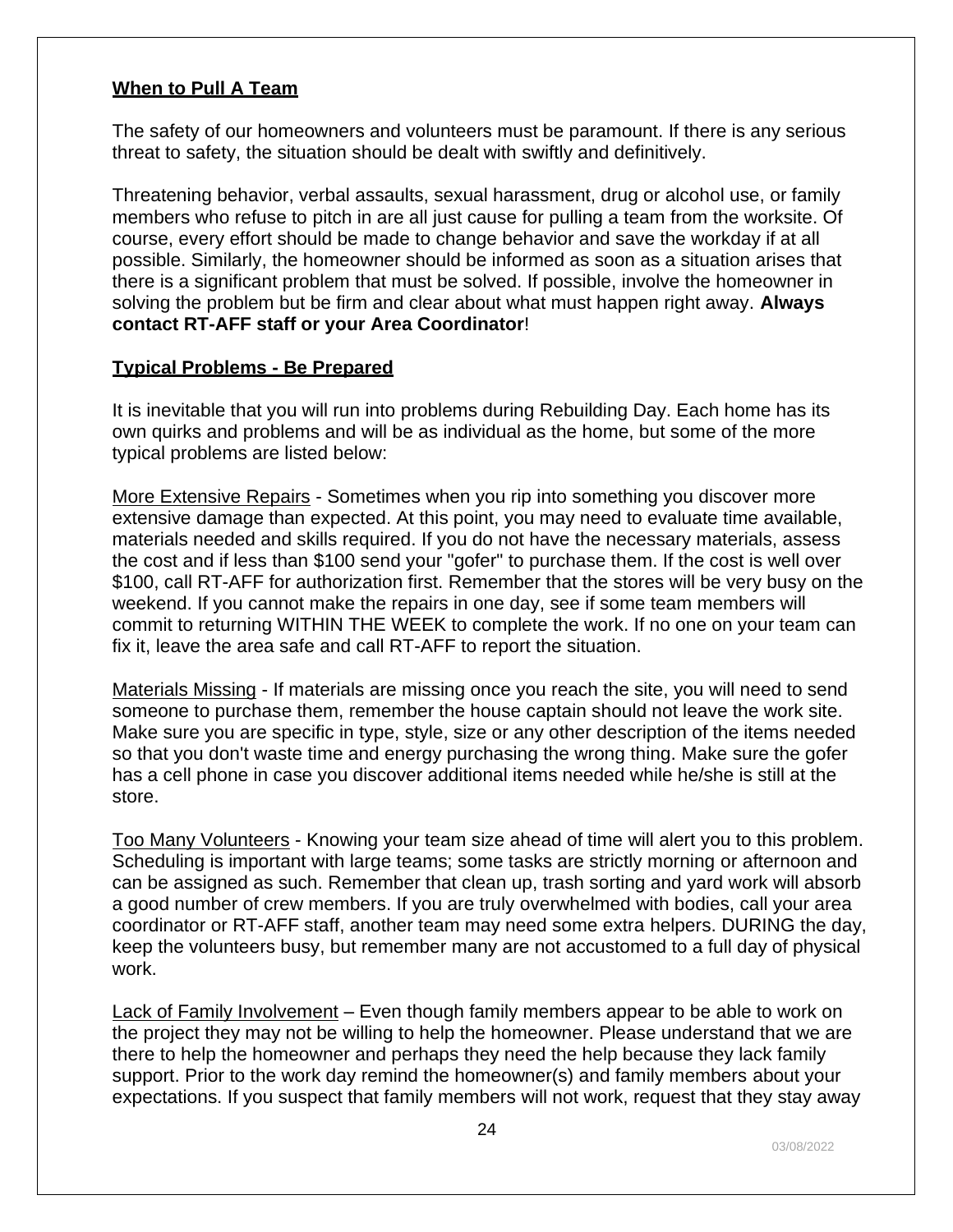from the home during the entire day. If problems arise during project day begin by encouraging the person(s) to join in on the fun. Remember, sometimes people need to be asked to do a specific task. If all reasonable attempts have failed, please contact the area coordinator and/or RT-AFF staff to handle the situation.

Homeowner Needs Reassurance - Stop and talk with the homeowner occasionally throughout the day, showing him/her progress that has been made. Involve the homeowner in decisions that affect him/her. If anything unexpected arises, make sure the homeowner is aware of the change. A little bit of TLC delivered throughout the workday can prevent an end of day problem.

If It Rains – Have several plans in mind when organizing your project. If it rains, determine what can/cannot be done that day. Be creative! Decide ahead of time if you will return on another day to complete the work. Share this plan with your volunteers and get their commitment to completing the work needed to improve the living conditions of the occupants. Watch the mud!! Please remember to protect the carpet and flooring.

#### <span id="page-24-0"></span>**Cleaning Up**

RT-AFF encourages you to designate a clean-up/trash coordinator. This person will manage the continuous clean-up of the project and trash management and disposal.

- Leave the home in better condition than you found it. Don't wait until late to start cleaning up. By mid-afternoon, many volunteers will be worn-out. Remember it is easier to clean up if you have cleaned as you go along.
- Paint brushes, rollers, roller handles, buckets and reusable pans should be washed out. Roller covers are disposable. Latex paint is water-soluble so these items can be washed in a utility sink or with a garden hose and a bucket. Assign two to three volunteers to this task. REMEMBER: Do not pour paint or wash water containing paint into a storm drain or out on the ground. It must be put where it will be treated: toilet, kitchen sink, utility sink, or the like. Identify your disposal site before you start the workday. All paint drips and spills should be thoroughly cleaned up. Only pour water that contains lead base paint residue in the toilet or utility sink, never in a kitchen or bathroom sink or tub.
- All furniture should be returned to its proper place as soon as all surfaces are dry. Ask the homeowner if he/she would like help hanging large pictures or heavy mirrors (depending on time).
- Open paint may be left with the homeowner for their use. Unopened paint and other unused supplies should be returned to local stores. You may hold on to reusable supplies for next year.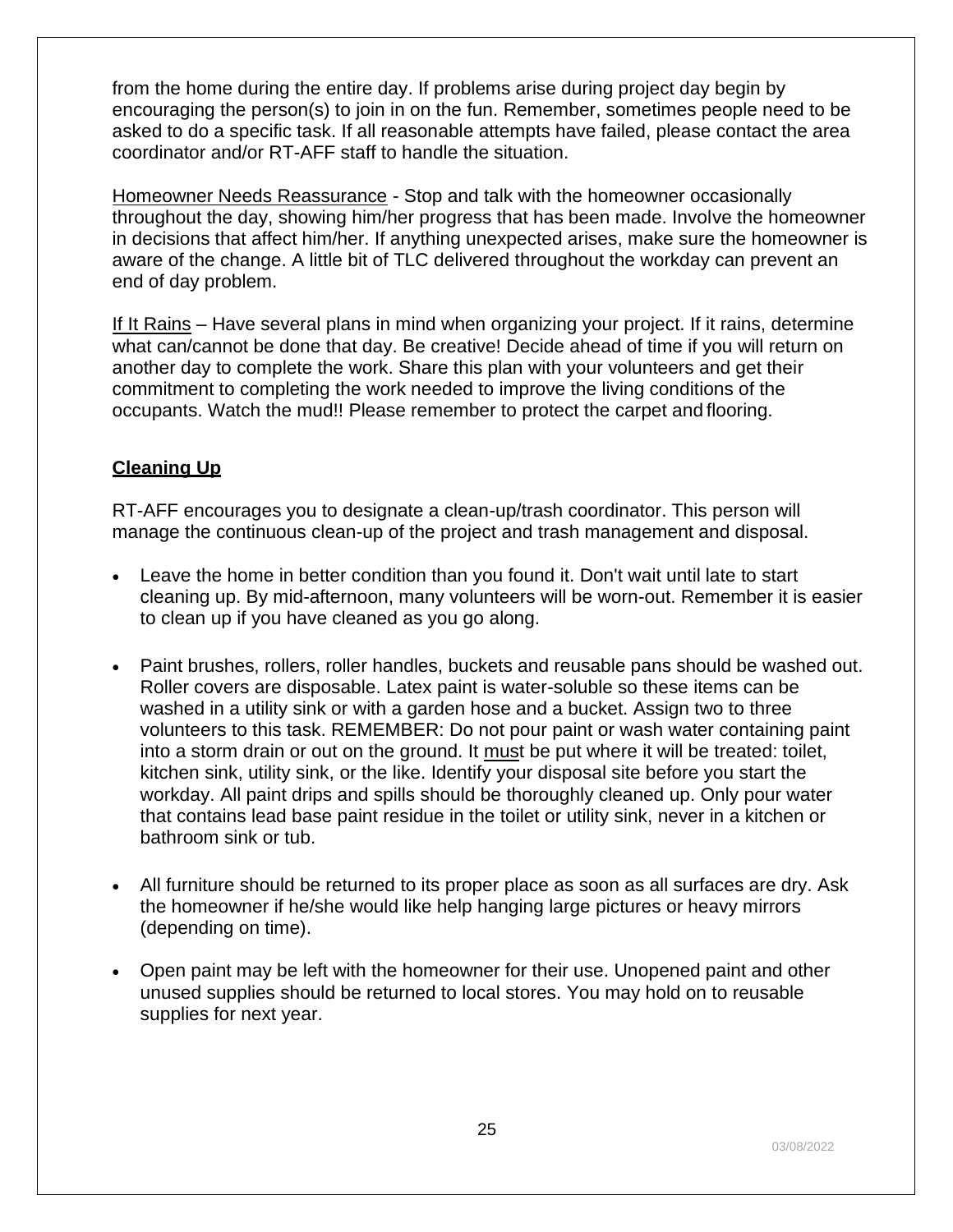#### **Waste Disposal and Recycling**

- Assign one or more volunteers to a "trash" crew to separate out recyclable materials and other items that can be picked up by the locality or can be taken to a drop-off center.
- Consider calling a metal pick-up recycler to the site. They may be able to collect all kinds of metals as well as batteries, radiators, transmissions, junk cars, refrigerators, washers, and stoves. At no cost to you (or RT-AFF)! One we have used in the past is called Metal Pick-Up, call Melissa at 213-505-3444. She makes her money by recycling the metal.
- Trash should be placed in garbage bags and/or lined up at the curb according to the City/County's guidelines. Remember you must call in advance for special pick-ups.
- Dumpsters are expensive. It is therefore very important that all teams sort, recycle and haul disposable materials wherever and whenever possible and take full advantage of existing county pick up and free dumping programs. Use a Bagster as an alternative to a dumpster (Clean-Up/Trash Section).
- Please find in the "Clean-Up/Trash Section" of this manual a detailed description of the various jurisdictional waste disposal/hazardous waste disposal/recycling programs.
- **REMEMBER: To follow the procedures for latex and oil-based paint according to each jurisdiction.** Typically, latex paint may be solidified at home by the resident for disposal via curb-side collection. For the home disposal process, you should wear old clothing, gloves and use eye protection. Work in a well-ventilated area. Add kitty litter to the open latex paint cans. Stir in enough cat litter to achieve a very thick paste. Then place the latex paint cans at the curb for collection by the Solid Waste Division. If the can is more than 25% full of latex paint, it is best to take it to the appropriate household hazardous waste facility. Oil-based paint must be taken to household hazardous waste facilities. (See the "Clean-Up/Trash Section" in this manual for further information).

#### <span id="page-25-0"></span>**AT THE END OF THE DAY**

Walk through the home with the homeowner and show them what has been accomplished and if necessary, what was NOT done. Provide any necessary instructions, discuss any plans your team has committed to for further work. Make sure you have the homeowner sign the *END OF DAY form* and complete the *Homeowner Follow-Up Questionnaire.* Also note the impact your repairs have made on the 25 health and safety priorities listed on the *PROJECT IMPACT SIMMARY REPORT*. This data is **critical** in helping us explain the impact our repairs are having in the lives of the people we help.

Remember, as the house captain, you should be the last one to leave the worksite.

Remember! It is acceptable to leave a room unpainted if you run out of time, but not to leave one wall of a room unpainted. Complete all jobs you start, don't start what you cannot complete. **Do not make promises you cannot keep. Do not say you will return unless you intend to do so.**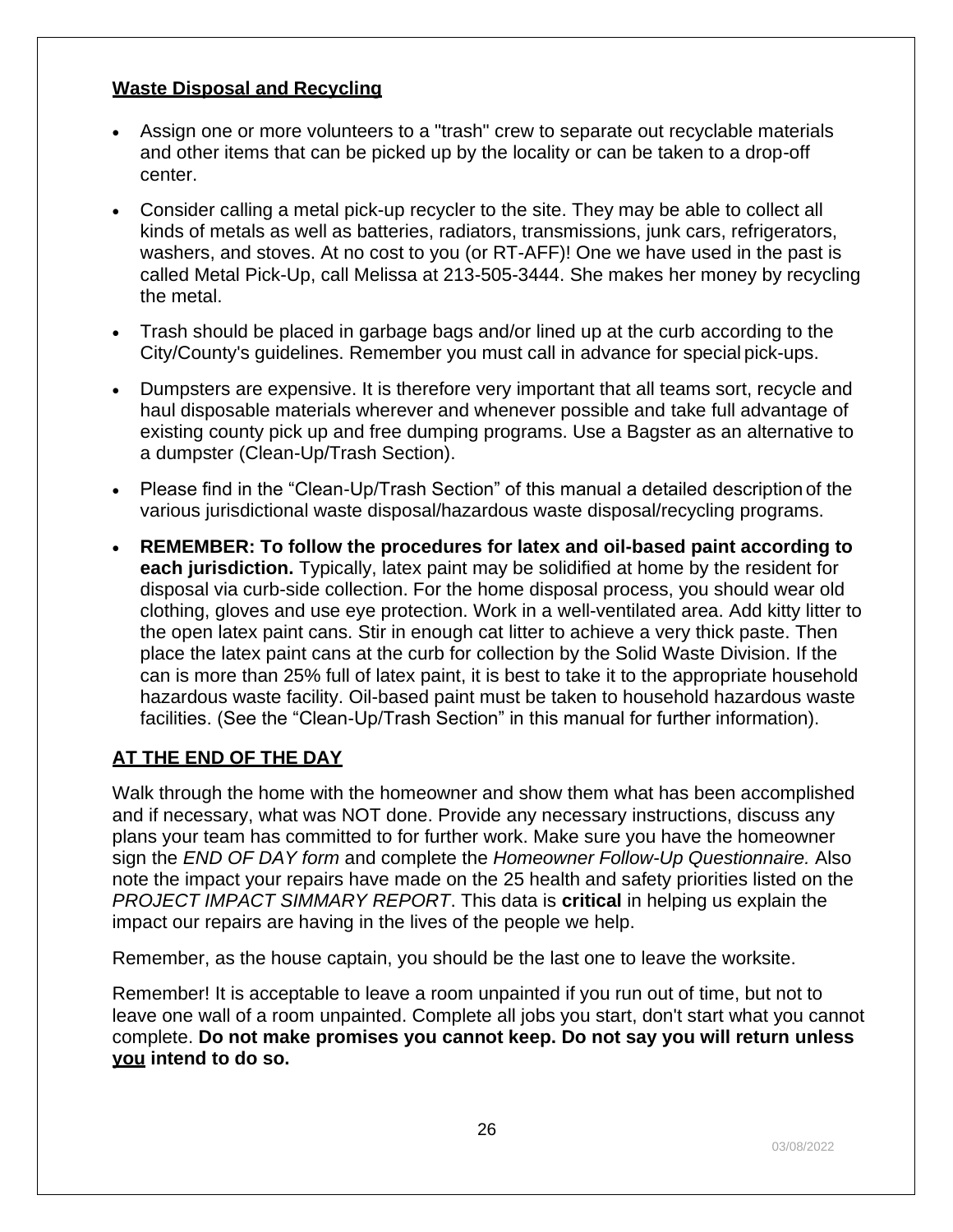#### **WORKING WITH THE MEDIA**

<span id="page-26-0"></span>As house captain, you are a spokesperson for Rebuilding Together Arlington/Fairfax/Falls Church, Inc. (Rebuilding Together-AFF). Publicity is essential if we are to continue to increase the amount of work we are able to accomplish.

Prior to the workday, check with the homeowner to see if they are agreeable to having the press in their home. Some homeowners do not want the press involved and we must respect their wishes.

If the press arrives at your project, get the name of the person, who they represent, and a phone number for follow-up. Hand them a **Media Advisory** if they don't already have one. **Please notify RT-AFF staff of any media visits.**

#### **If the press visit your project we ask that you**:

- Introduce yourself, your group and the homeowner, if available and appropriate. Explain your role and why you volunteer with Rebuilding Together-AFF.
- Be selective in what you tell the press about the homeowner **let the homeowner guide you**. Give the general criteria for being selected for the program if asked: *Must own & live in the home; living on limited income; priority given to seniors, persons w/ disabilities, veterans and families with children; they intend to live in the home at least 2 more years.*
- Share information on Rebuilding Together nationally; how your group is part of a nationwide project, helping homeowners throughout the United States.
	- ➢ **National Rebuilding Day** is the annual signature event of Rebuilding Together, the leading national nonprofit in safe and healthy housing.
	- ➢ **Rebuilding Together-AFF** provides critical home repair services at no cost to qualified homeowners, particularly those who are seniors, persons with disabilities and vulnerable families with children. Hundreds of community members will volunteer their time this April to work on their neighbors' homes. Rebuilding Together Arlington/Fairfax/Falls Church will improve the homes of 15 to 20 homeowners and nonprofit group homes/shelters. Rebuilding Together affiliates across the country, will mobilize thousands of volunteers to rehabilitate and improve a thousand homes and nonprofits this month.
- Answer any questions as best you can. Describe the work your team is performing, provide the number of volunteers and interesting background data on the group.



Rebuilding Together Arlington/Fairfax/Falls Church, Inc. 10723 Main Street, Suite 135, Fairfax, VA 22030 703-528-1999 [info@rebuildingtogether-aff.org](mailto:info@rebuildingtogether-aff.org) [http://rebuildingtogether-aff.org](http://rebuildingtogether-aff.org/)

**Facebook**: RebuildingTogetherAFF **Twitter:** RebldgTogthrAFF

27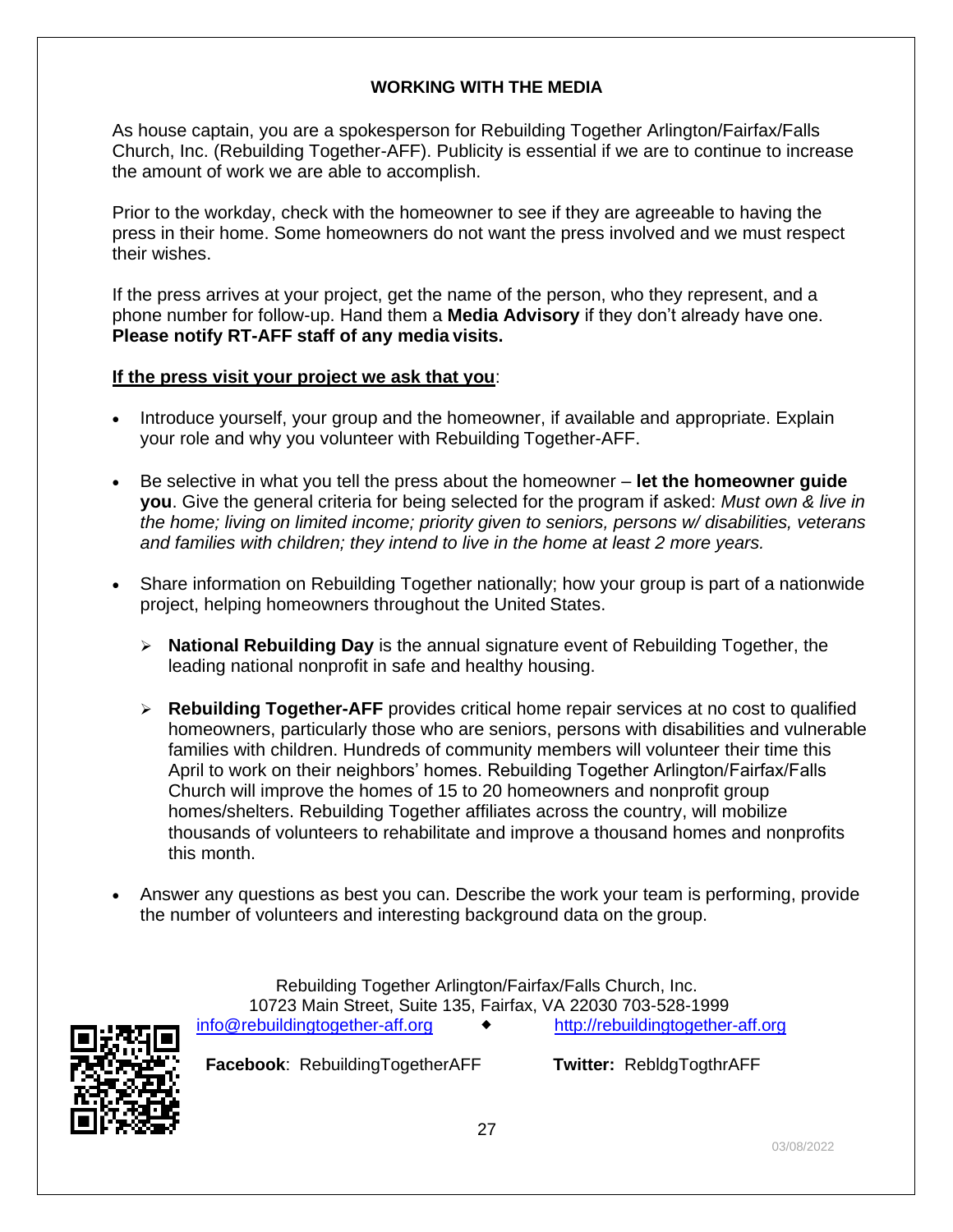

## **Social Media Guide**

**Ask your team to use these tips when posting OR designate one on your team who is social media savvy to help us spread the word of everyone's hard work and our mission.**

#### **FACEBOOK**



- Before your project, "Like" us at **facebook.com/RebuildingTogetherAFF** as well as other companies/orgs involved with your project. Tag us as you post through the project day. To tag us, include **@RebuildingTogetherAFF** in your post.
- Always write a thorough caption so those less familiar with RT understand National Rebuilding Month and the work being accomplished. Include the sponsoring group, names of those pictured and the town you are working in. Grab attention with great pics- action shots, group shots, volunteers w/ the homeowner (with their permission).
- Do not give the full name of the homeowner being assisted. Refer to them in shortened form such as "Mrs. S" or "Mr. M" along with their town.

Include the hashtag **#RebuildingMonth along with #WeAreRebuilders or #IAmARebuilder** so that it joins posts from all over the Rebuilding Together network.

#### **Facebook Post Examples:**

Happy National Rebuilding Day! Today, we are joining about hundreds of volunteers from 15 area faith communities and businesses to assist local homeowners in need. We are in #*town* today working hard to help (*a senior, a family, etc.)* with much needed repairs including *(list some of your most interesting scope). (Quote from sponsor volunteer or homeowner).* **@RebuildingTogetherAFF #REBUILDINGMONTH #WeAreRebuilders OR #IAmARebuilder** OR We are teaming up with **@RebuildingTogetherAFF** and **@**(other sponsor name) to ensure even more homeowners in #*town* have a safe, healthy and accessible home where they can age-in-place. Find out more here: (link to **http://rebuildingtogether-aff.org/** or the sponsor website**). #REBUILDINGMONTH #WeAreRebuilders OR #IAmARebuilder**